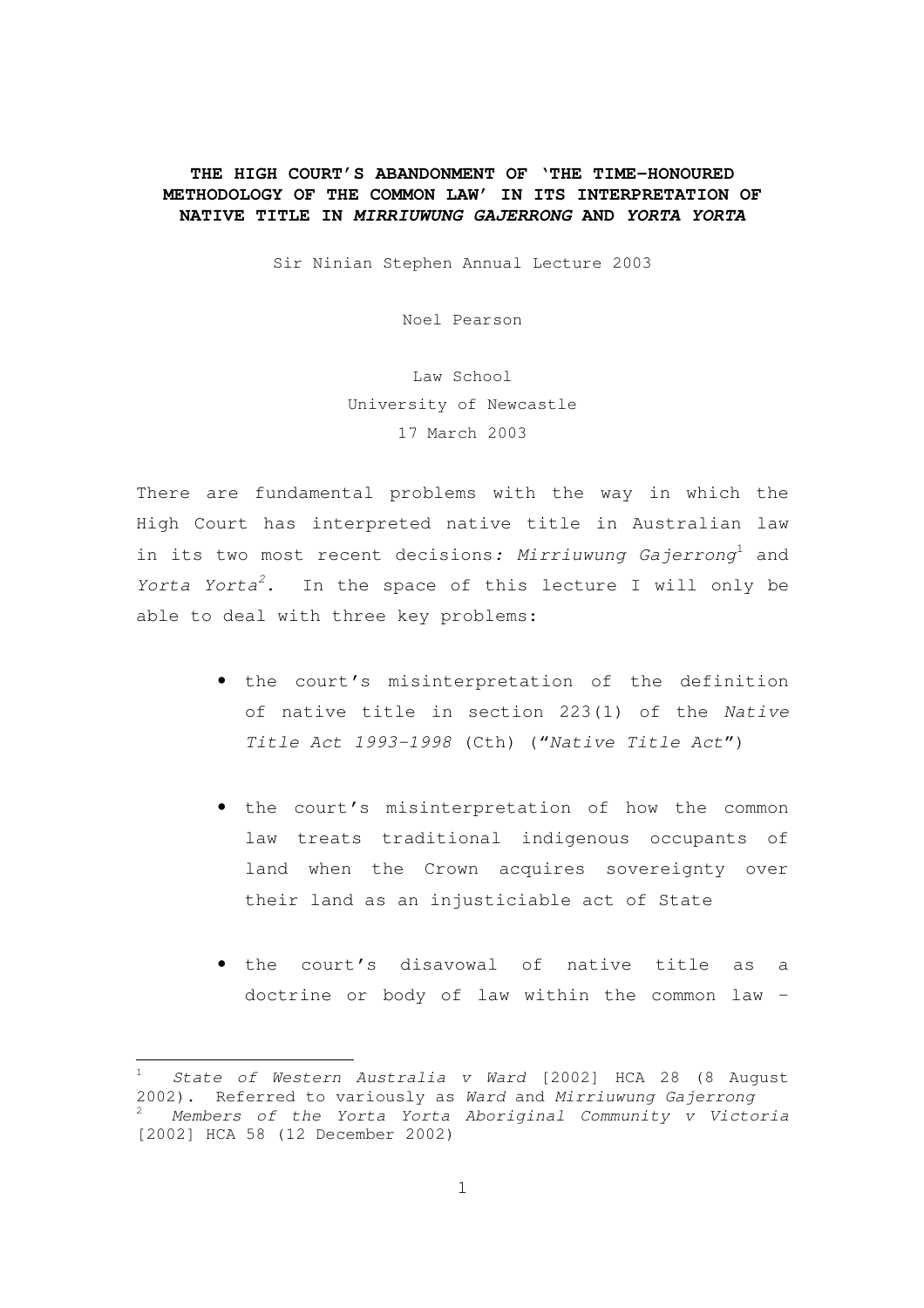and its failure to judge the Yorta Yorta people's claim in accordance with this body of law

I will close with some views about what I think needs to be done in all justice to indigenous Australians.

But before I undertake this critique, let me first set out my understanding of what  $Mabo<sup>3</sup>$  and native title should have meant to Australians. It is a view of the historical meaning of native title – and the historic compromise that it should represent – which I have expressed on many occasions over the past decade. My most recent articulation of the three principles of native title was in the Hawke Lecture<sup>4</sup> in November last year. This is what I said:

The High Court told us on 3 June 1992 that our understanding of our legal history was incorrect. The true history, according to the High Court, was that at the moment of sovereignty in 1788 when the British Crown unilaterally assumed sovereignty over the Antipodean continent the Aboriginal peoples in truth became subjects of the British Crown.

At the moment of sovereignty, as subjects of the British Crown in occupation of their traditional homelands and entitled to the protection of the new land law brought on the shoulders of the settlers from

 $\frac{3}{4}$  Mabo v Queensland [No 2] (1992) 175 CLR 1 ("Mabo (No 2)") Noel Pearson, Fifth Annual Hawke Lecture, Bob Hawke Prime Ministerial Centre, University of South Australia, 3 November 2002 (see www.capeyorkpartnerships.com)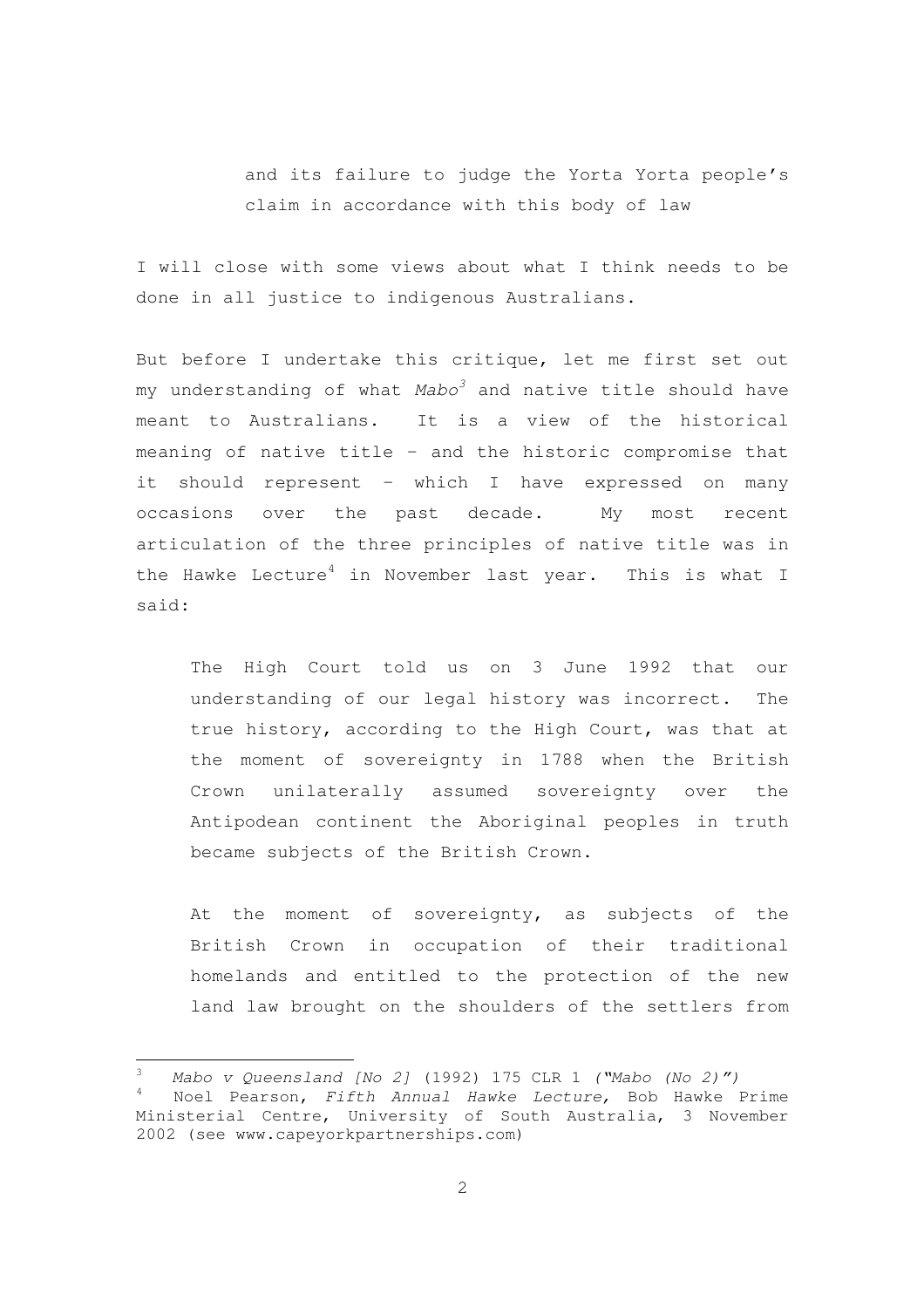England, the indigenous peoples became in British law no less than the comprehensive owners of the entire continent. Native title existed wherever Aboriginal people held traditional connections with their homelands. The High Court told us that their dispossession of those titles occurred over the next 204 years through a process of "parcel by parcel" extinguishment.

This legal truth about the foundations of the country was obscured for two centuries and that obfuscation of the legal truth resulted in the dispossession and removal and suffering and death of numerous Aboriginal peoples. Coming to determine the question of whether the Aboriginal people had rights to land under the law of England imported here in 1788, the High Court had to reconcile two realities, the reality of English law and its respect for the position of indigenous peoples who become subjects of the British Crown upon sovereign acquisition, and the reality of 204 years of history where numerous tribes and peoples have been dislocated and dispossessed and indeed, in some cases, completely annihilated.

The problem facing our seven High Court Judges when they came to determine the Mabo decision was this: how was this country going to reconcile the truth of its English legal traditions with the realities of history and all of the accumulated title that had taken place over two centuries? The High Court articulated in Mabo two important principles of native title law which really form the cornerstones of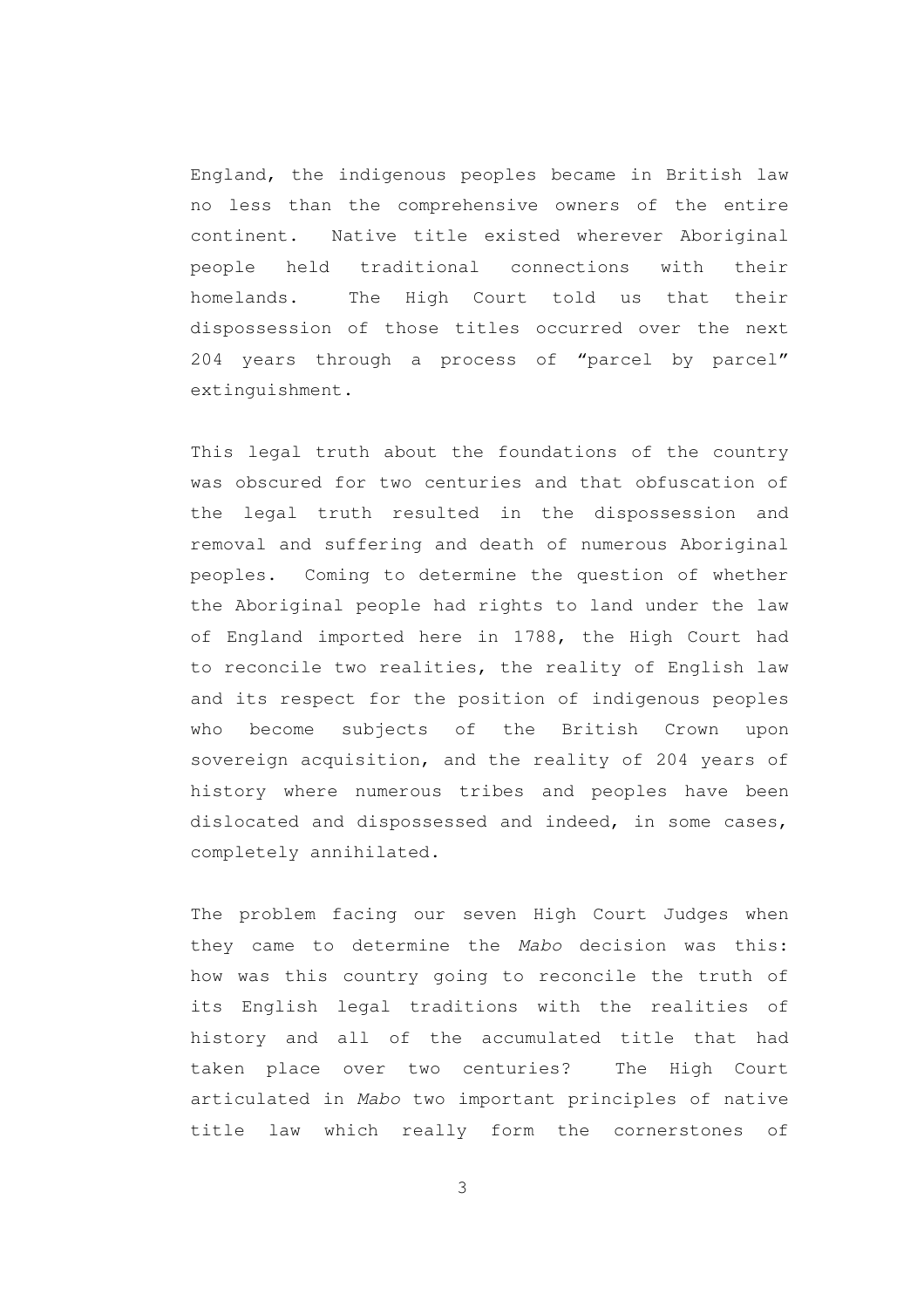compromise, the cornerstones of a proposed settlement put before us by our judicial elders.

The first part of that compromise, if we are truthful, was the most unequivocal. The first part of the compromise said that the titles accumulated over the last two centuries inhering in the settlers and their descendants, could not now be disturbed. Those titles were now indefeasible. Even if those titles were gained in circumstances of regret and denial of right, the Court said that the accumulation of these many millions of titles over two centuries could not now be disturbed. The first limb of native title law in this country is to confirm the privileges and titles of the settlers and their descendants. If we were certain about anything in the wake of the Mabo decision, we were certain of that fact, that the Courts in this country and the common law of this country, would not allow us to derogate from those accumulated privileges.

The second principle of native title law articulated by the Court is very simple also. It proposed that all of those lands that remained after 204 years, unalienated, was the legal right of the traditional owners. Whatever land had not been alienated and in the most settled parts of the country, these lands are few and far between indeed. If you want to find unalienated Crown land on the east coast of Australia you would need to go down near the mangroves and find a block of unallocated state land or down near the dump or some inhospitable wedge of land in some remote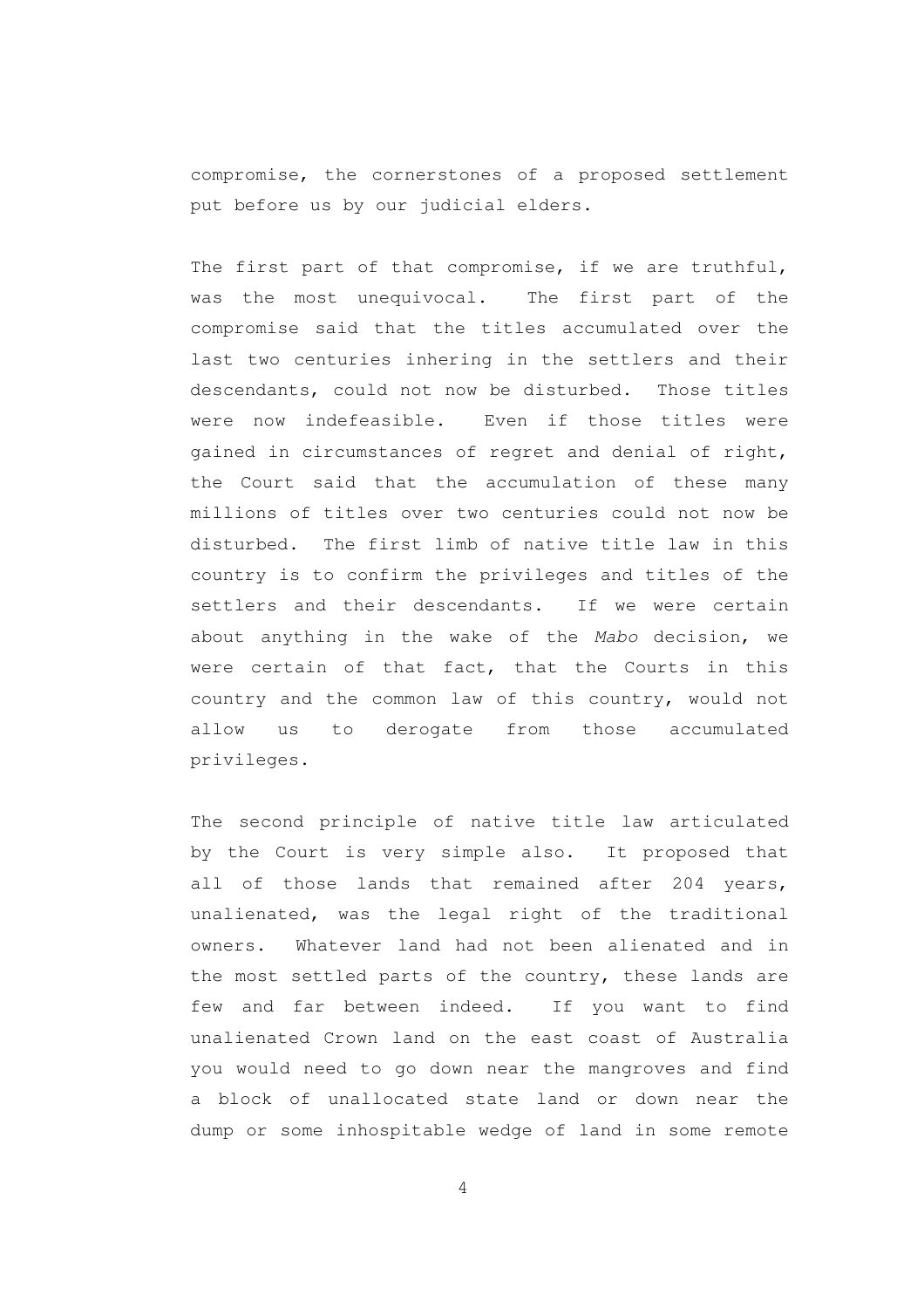corner of the countryside and of course most generously, in the most deserted regions of our continent.

That was what was proposed by the High Court in the Mabo decision. Let me put it colloquially: the whitefellas get to keep everything they have accumulated, the blackfellas should now belatedly be entitled to whatever is left over. The imperative flowing from the Mabo decision in 1992 was the swiftest, unambiguous and ungrudging delivery of that remainder to the indigenous peoples entitled to that belated recognition. In some of our states we have yet to get one hectare, we are yet to get one acre, we are yet to get one square metre of land under a native title determination after 10 years.

The third part of native title law, the third part of the compromise was put forward by the High Court in 1996 in the  $Wik^5$  decision. It said that there are some large areas of land covered by pastoral leases and national parks where native title may co-exist with the Crown Title. The Court ruled by a majority of four to three that in that co-existence, the Crown Title prevails over the native title if there is any inconsistency.

So those are the three limbs of native title law as articulated by our High Court in this country. The whitefellas keep all that is now theirs, the blackfellas get whatever is left over and there are

Wik Peoples v Queensland (1996) 187 CLR 1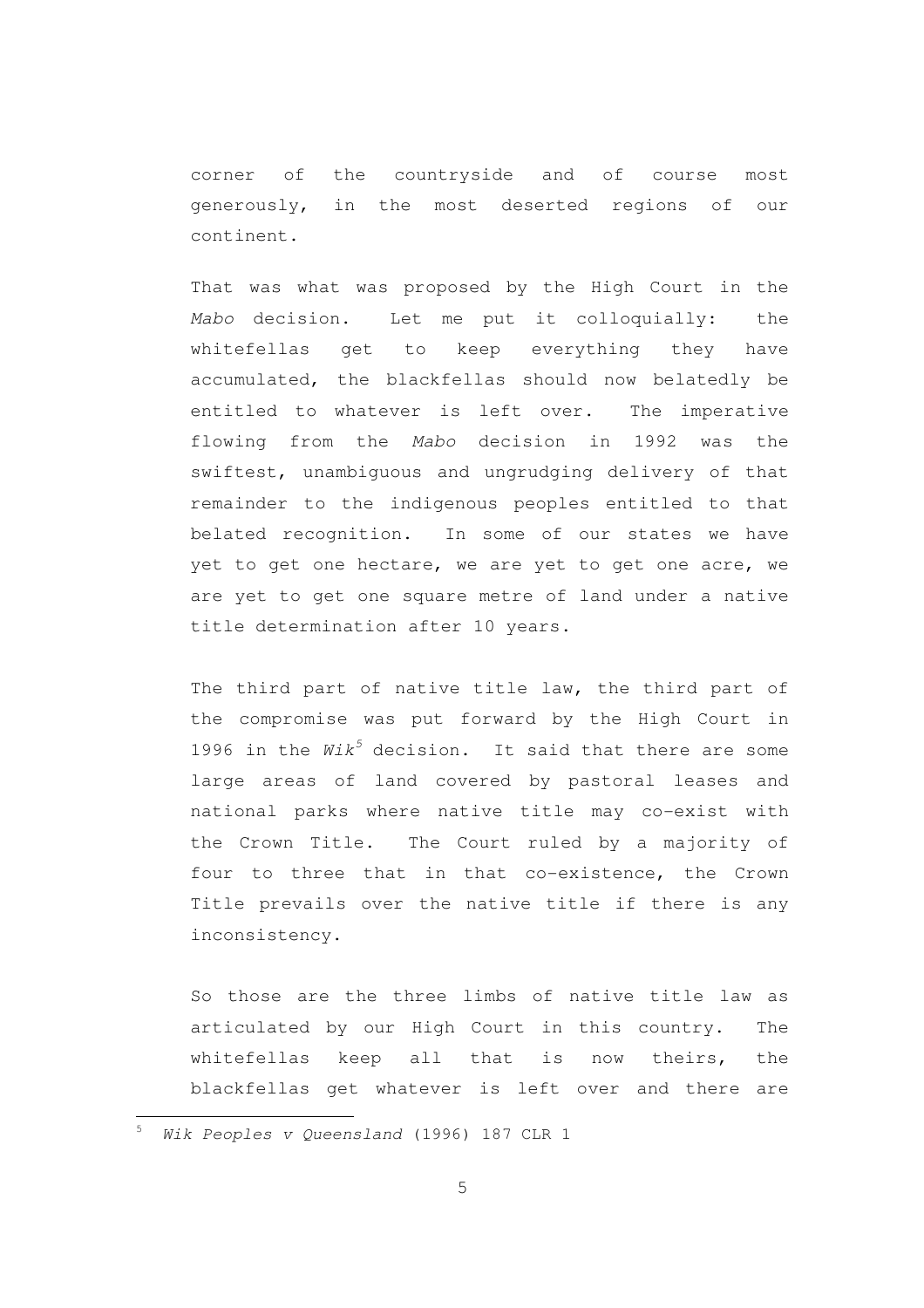some categories of land where there is co-existence and in the co-existence the Crown Title always prevails over the native title. That is the proposition put forward to us as Australians by our judicial elders for our consideration, to see whether as a people we would embrace those terms as a just compromise 204 years after the initial failure of recognition.

Have we as Australians embraced the corners of that compromise? Have we delivered on the justice of that compromise? Have we been faithful, given the opportunity we have under our civilised institutions, our constitution and our common law heritage, have we lived up to that opportunity? Because it seems to me it will fall upon us as a generation, the question will fall upon us as a generation as to whether we showed fidelity to the terms of that compromise or we wasted the once-in-a-nation's-lifetime opportunity to settle a question of fundamental grievance, a question that plagues too many nations and societies right across the globe, as long as the questions remain unfulfilled and unanswered.

Then the High Court delivered its judgment in Yorta Yorta in December 2002 and put the lie to my interpretation of the meaning of native title. The three principles of native title law are not that the white fellas get to keep all that they have accumulated, that the blackfellas get what is left over and they share some larger categories of land titles with the granted titles prevailing over the native title. Rather the three principles of native title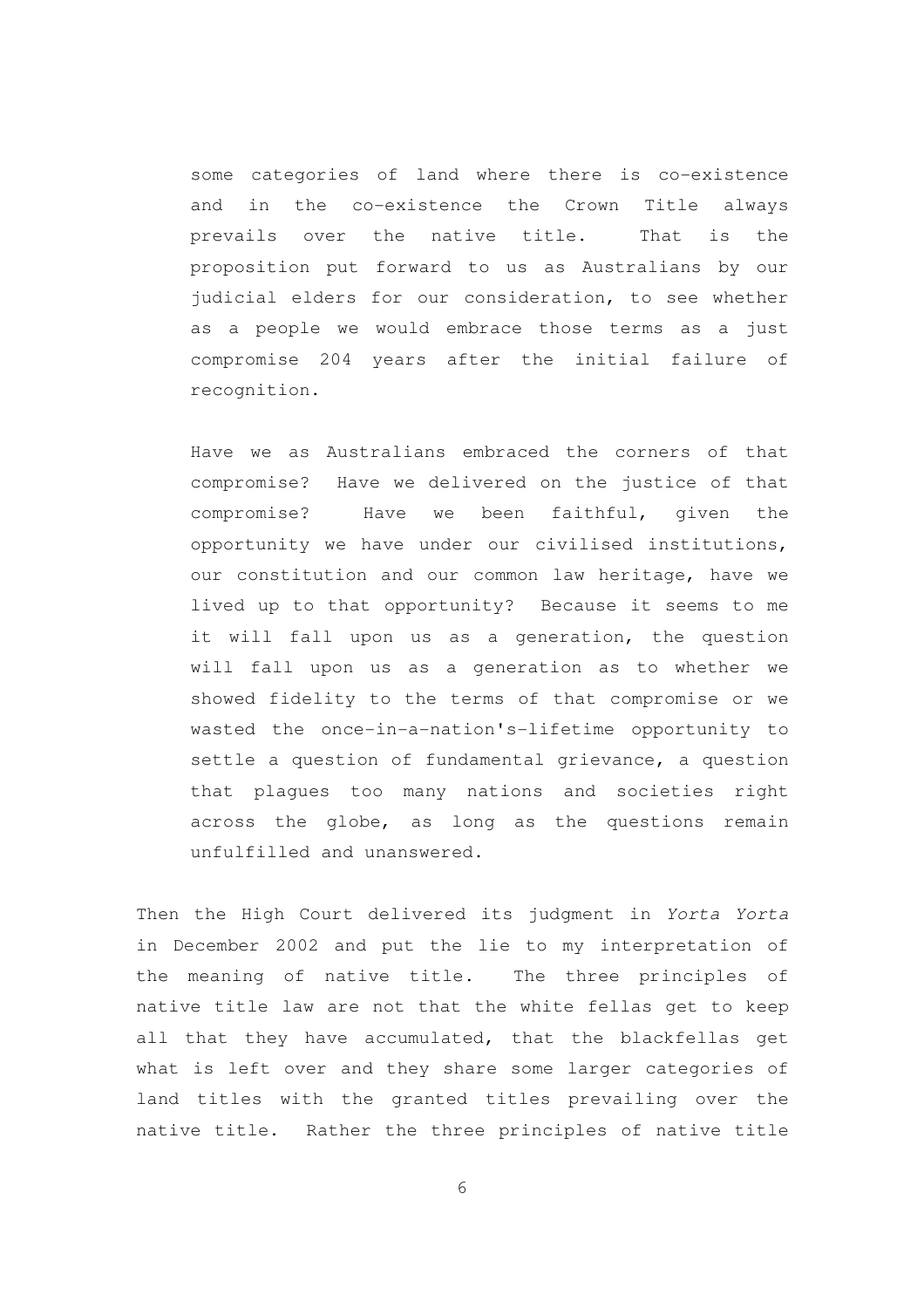are that the white fellas do not only get to keep all that they have accumulated, but the blacks only get a fraction of what is left over and only get to share a coexisting and subservient title where they are able to surmount the most unreasonable and unyielding barriers of proof – and indeed only where they prove that they meet white Australia's cultural and legal prejudices about what constitutes "real Aborigines". To the Australian courts charged with the responsibility of administering the historic compromise set out in Mabo, the Yorta Yorta Peoples were not sufficiently Aboriginal to get one square metre of what was left over after the whites had taken all that they wanted.

After all, let us think about what native title claims are all about today. Native title claims are made in respect of lands that are left over. They simply cannot be made in relation to titles owned by other people. No successful native title claim can be made which diminishes the existing title of any other Australian. In other words, noone can lose a legal right in the event that a native title claim succeeds.

And yet not only is there political and social resistance to these claims for leftover land, but there is now significant judicial and legal impediment to the working out of this belated and meagre land justice. The present High Court does not know what it is doing with the responsibility which their predecessors assumed with Mabo. They have rendered a great disservice to indigenous Australians and to our past and future as a nation. For in their flawed and discriminatory conceptualisation of native title and in their egregious misinterpretation of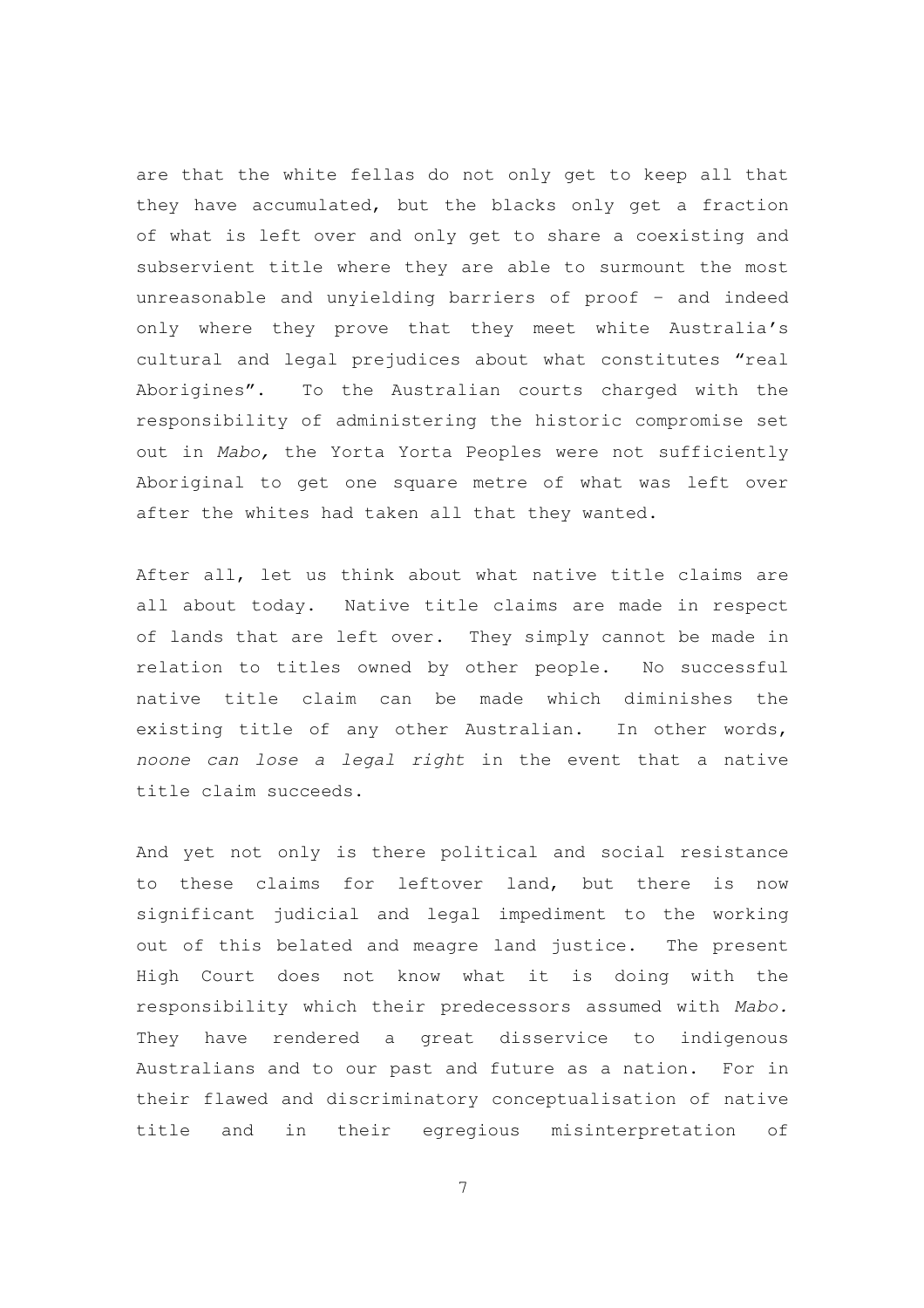fundamental provisions of the Native Title Act, they are destroying the opportunity for native title to finally settle the outstanding question of indigenous land justice in Australia.

Let me now turn to the first problem:

## **The High Court's misinterpretation of the definition of native title in section 223(1) of the Native Title Act**

The enactment of native title legislation in the wake of the High Court's 1992 decision in Mabo (No 2) was the subject of an intense national political and legislative debate during 1993, in which Aboriginal advocates participated vigorously.

What were we defending in that process and what did we think that we had achieved with the Commonwealth government under Prime Minister Paul Keating?

We thought, and I am sure all members of Parliament and all Australians who followed the proceedings thought, that the whole exercise was about preserving the rights declared under the common law of Australia. In other words we thought that the Mabo decision, and the rights and interests that flowed from that decision, were being recognised and protected in Commonwealth legislation. The chief reason for this recognition and protection in Commonwealth legislation was to protect native title from arbitrary extinguishment by hostile governments.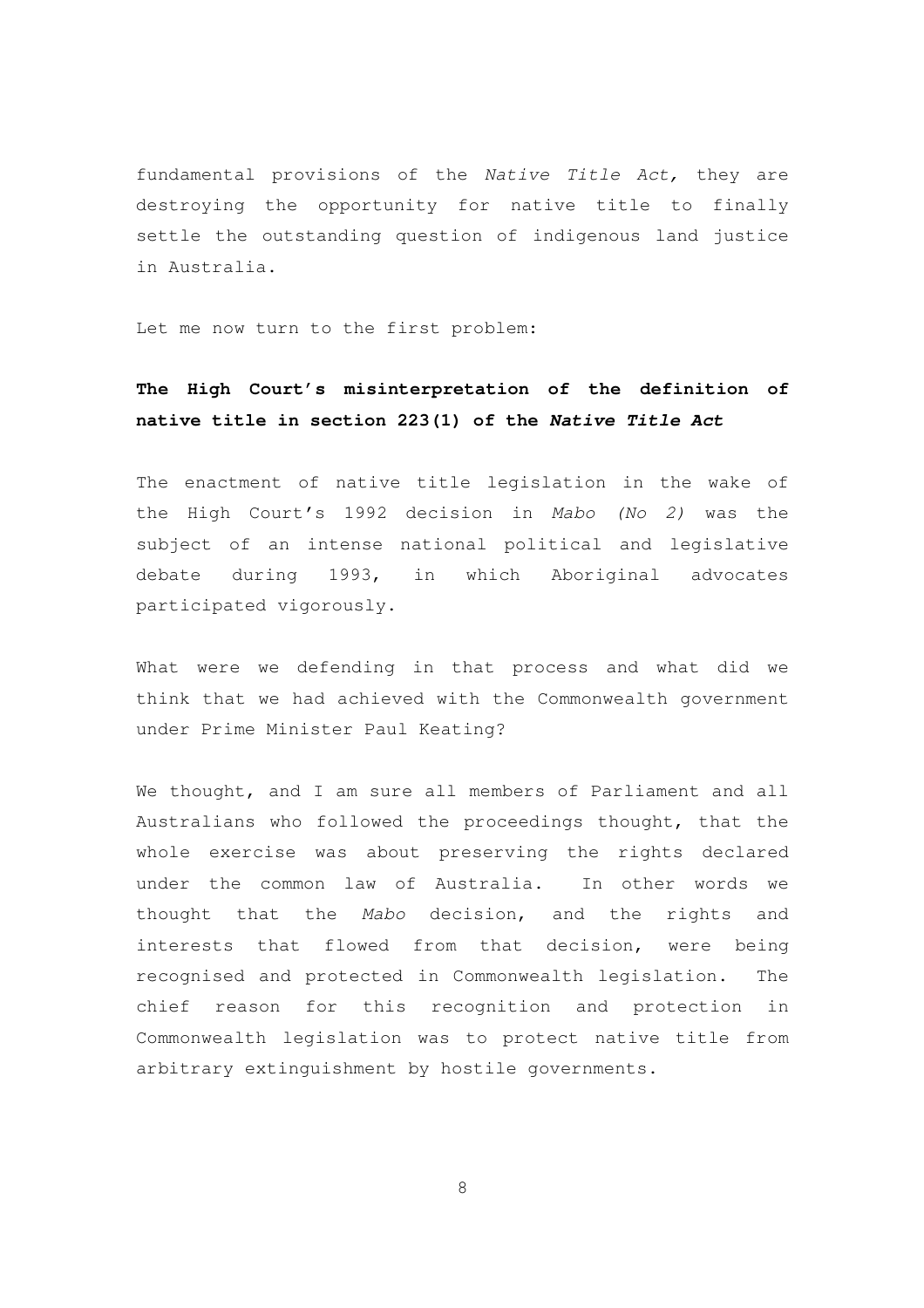So we – and I expect most people in the audience tonight with even the most scant knowledge of native title – thought that the Native Title Act preserved the Mabo decision. And we thought that all claims for native title that would be made under the framework of the new legislation would be adjudicated according to principles of the High Court's decision in Mabo and the body of common law of which it forms a part.

But this is not what the High Court has determined in the cases leading up to, and now settled in, Yorta Yorta. Whilst the High Court denies that it is approaching native title as a creature of the Native Title Act, nevertheless it has given an independent role to the definition of native title set out in section 223(1) of the Act. The High Court has taken the legislation as the starting point and the ending point for interpreting native title.

Indeed the relevance of the Mabo decision to understanding native title is almost rejected by the court. In their joint judgment Gleeson CJ and Gummow and Hayne JJ remarked as follows in relation to Olney J's analysis in his judgment at first instance<sup>6</sup>:

The legal principles which the primary judge considered were to be applied to the facts found were principles which he correctly identified as being found in the Native Title Act's definition of native title. It is true to say that his Honour said that this definition of native title was "consistent with"

<sup>6</sup> para 70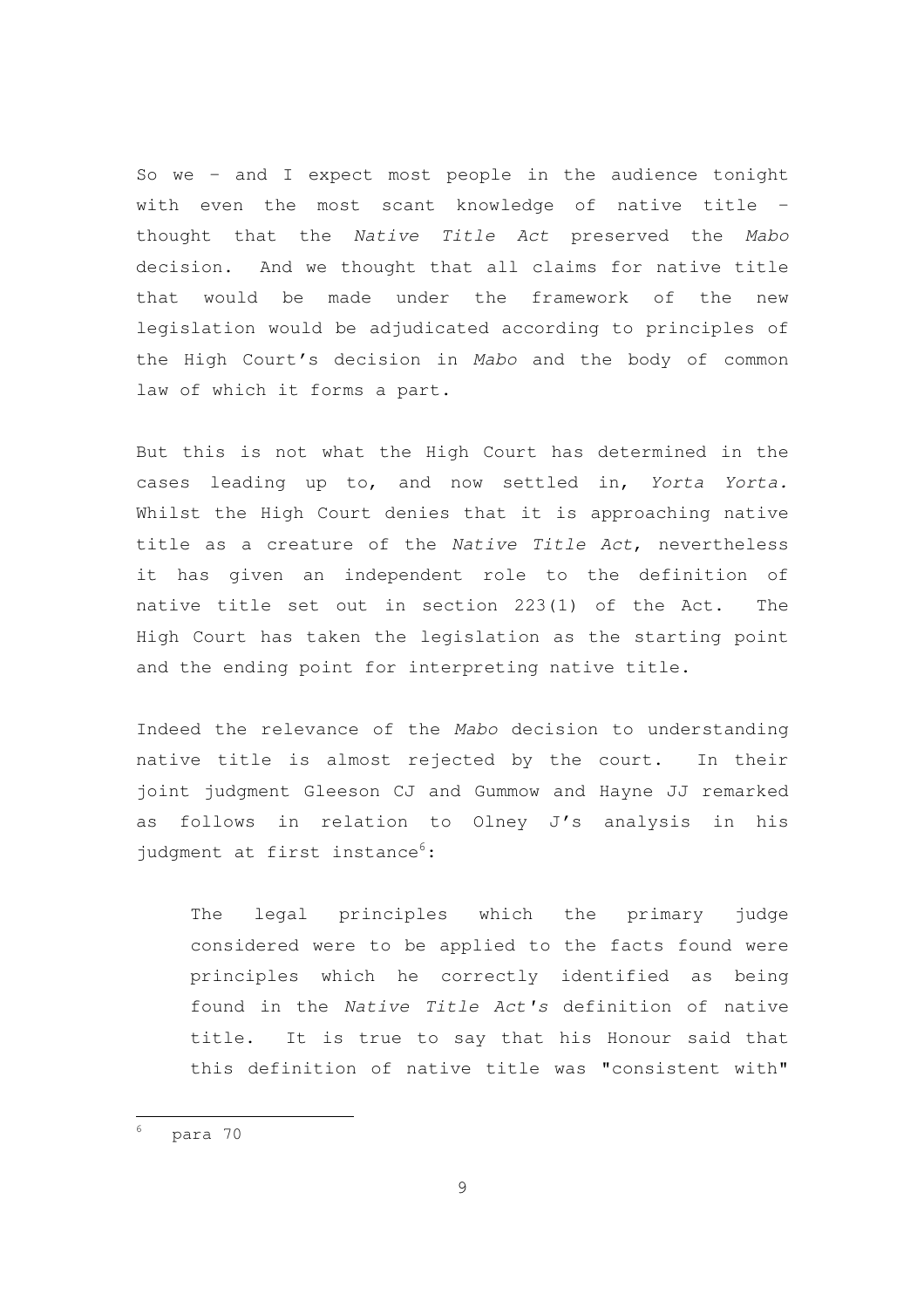language in the reasons in Mabo [No 2] and that it was, in his Honour's view, necessary to understand the context in which the statutory definition was developed by reference to what was said in that case. It may be that undue emphasis was given in the reasons to what was said in Mabo [No 2], at the expense of recognising the principal, indeed determinative, place that should be given to the Native Title Act.

Let me repeat this astounding last sentence: "It may be that that undue emphasis was given in the reasons to what was said in Mabo [No 2], at the expense of recognising the principal, indeed determinative, place that should be given to the Native Title Act."

The majority explain their approach to section 223(1) as follows<sup>7</sup>:

To speak of the "common law requirements" of native title is to invite fundamental error. Native title is not a creature of the common law, whether the Imperial common law as that existed at the time of sovereignty and first settlement, or the Australian common law as it exists today. Native title, for present purposes, is what is defined and described in s. 223(1) of the Native Title Act. Mabo [No 2] decided that certain rights and interests relating to land, and rooted in traditional law and custom, survived the Crown's acquisition of sovereignty and radical title in Australia. It was this native title that was then

<sup>7</sup> paras 75-76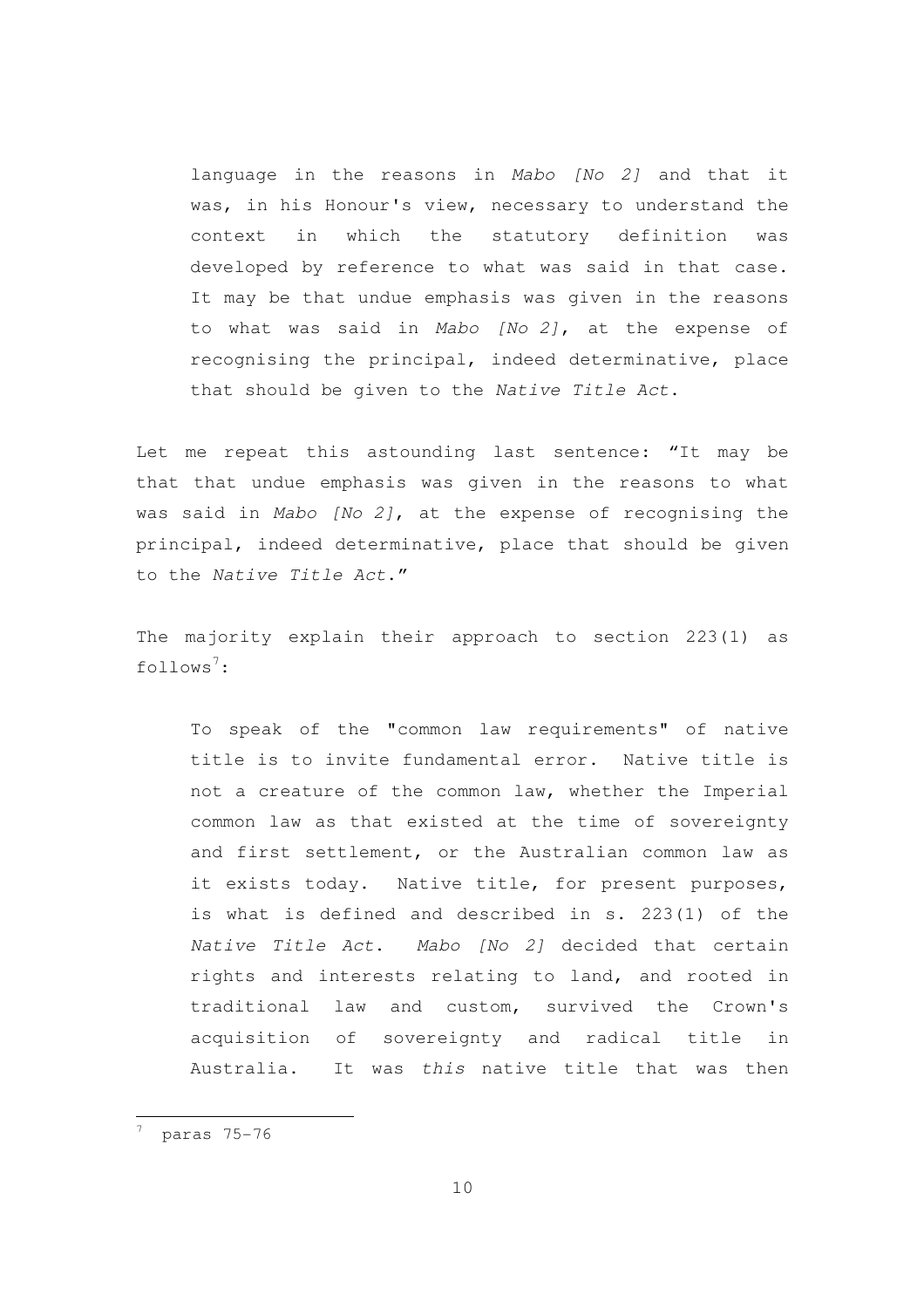"recognised, and protected"<sup>8</sup> in accordance with the Native Title Act and which, thereafter, was not able to be extinguished contrary to that  $Act<sup>9</sup>$ .

The Native Title Act, when read as a whole, does not seek to create some new species of right or interest in relation to land or waters which it then calls native title. Rather, the Act has as one of its main objects<sup>10</sup> "to provide for the *recognition* and protection of native title" (emphasis added), which is to say those rights and interests in relation to land or waters with which the Act deals, but which are rights and interests finding their origin in traditional law and custom, not the Act. It follows that the reference in par (c) of s. 223(1) to the rights or interests being recognised by the common law of Australia cannot be understood as a form of drafting by incorporation, by which some pre-existing body of the common law of Australia defining the rights or interests known as native title is brought into the Act. To understand par (c) as a drafting device of that kind would be to treat native title as owing its origins to the common law when it does not. And to speak of there being common law elements for the establishment of native title is to commit the same error. It is, therefore, wrong to read par (c) of the definition of native title as requiring reference to any such body of common law, for there is none to which reference could be made.

 $8$  Native Title Act 1993 (Cth), s 10

 $\frac{9}{10}$  s 11(1)

 $s \; 3(a)$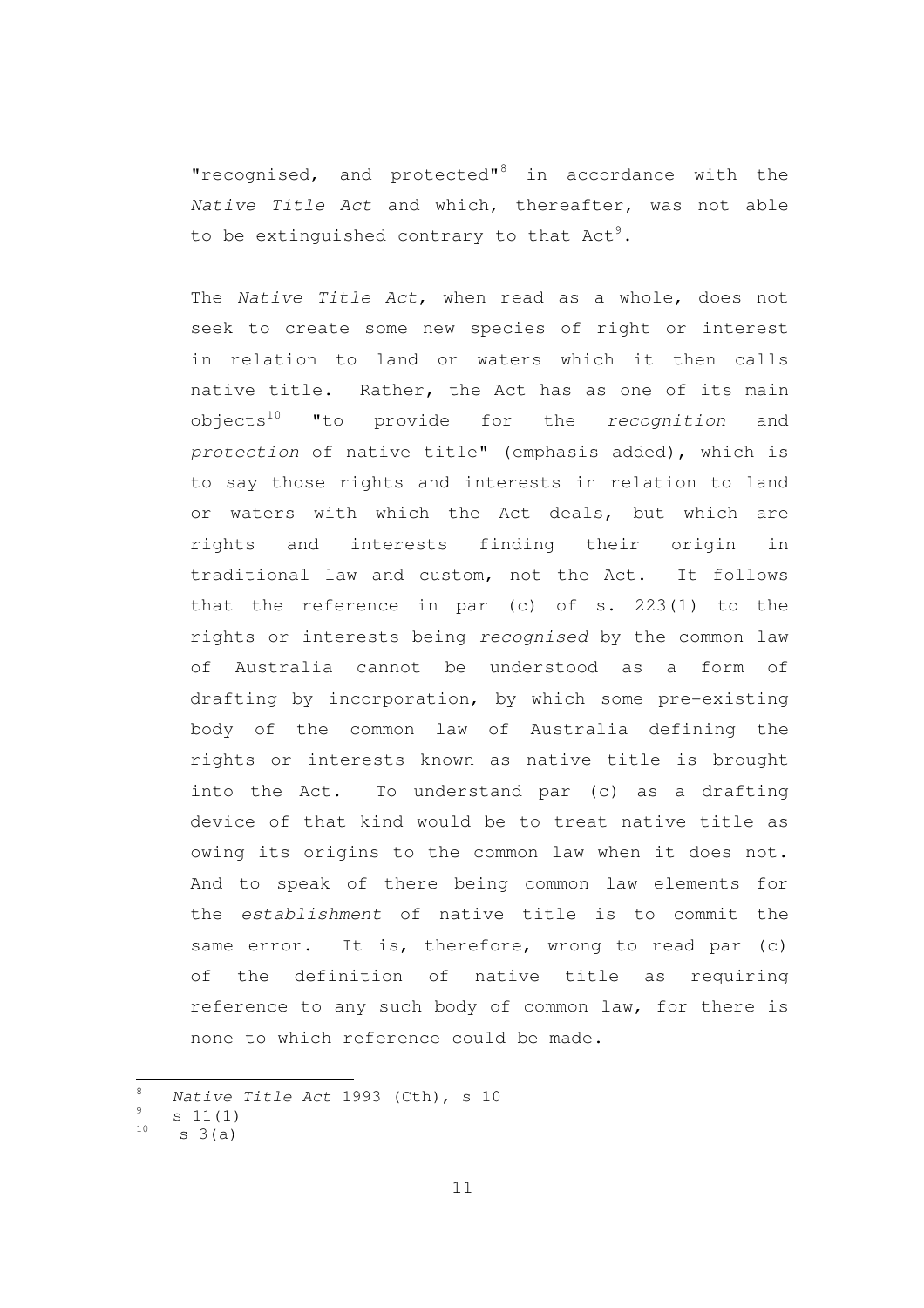This is how section 223(1) defines "native title" and "native title rights and interests":

the communal, group or individual rights and interests of Aboriginal peoples or Torres Strait Islanders in relation to land or waters, where:

- (a) the rights and interests are possessed under the traditional laws acknowledged, and the traditional customs observed, by the Aboriginal peoples or Torres Strait Islanders; and
- (b) the Aboriginal peoples or Torres Strait Islanders, by those laws and customs, have a connection with the land or waters; and
- (c) the rights and interests are recognised by the common law of Australia.

In the broadest terms there are two possible meanings that could be attributed to this definition:

Firstly, the definition could be seen as a faithful and accurate reflection of the meaning of native title under the common law of Australia. In other words the definition did not in any way alter the common law meaning of native title: it neither added to nor diminished its meaning and requirements for its proof.

Secondly, the definition could be seen as somehow altering or replacing the meaning of native title under the common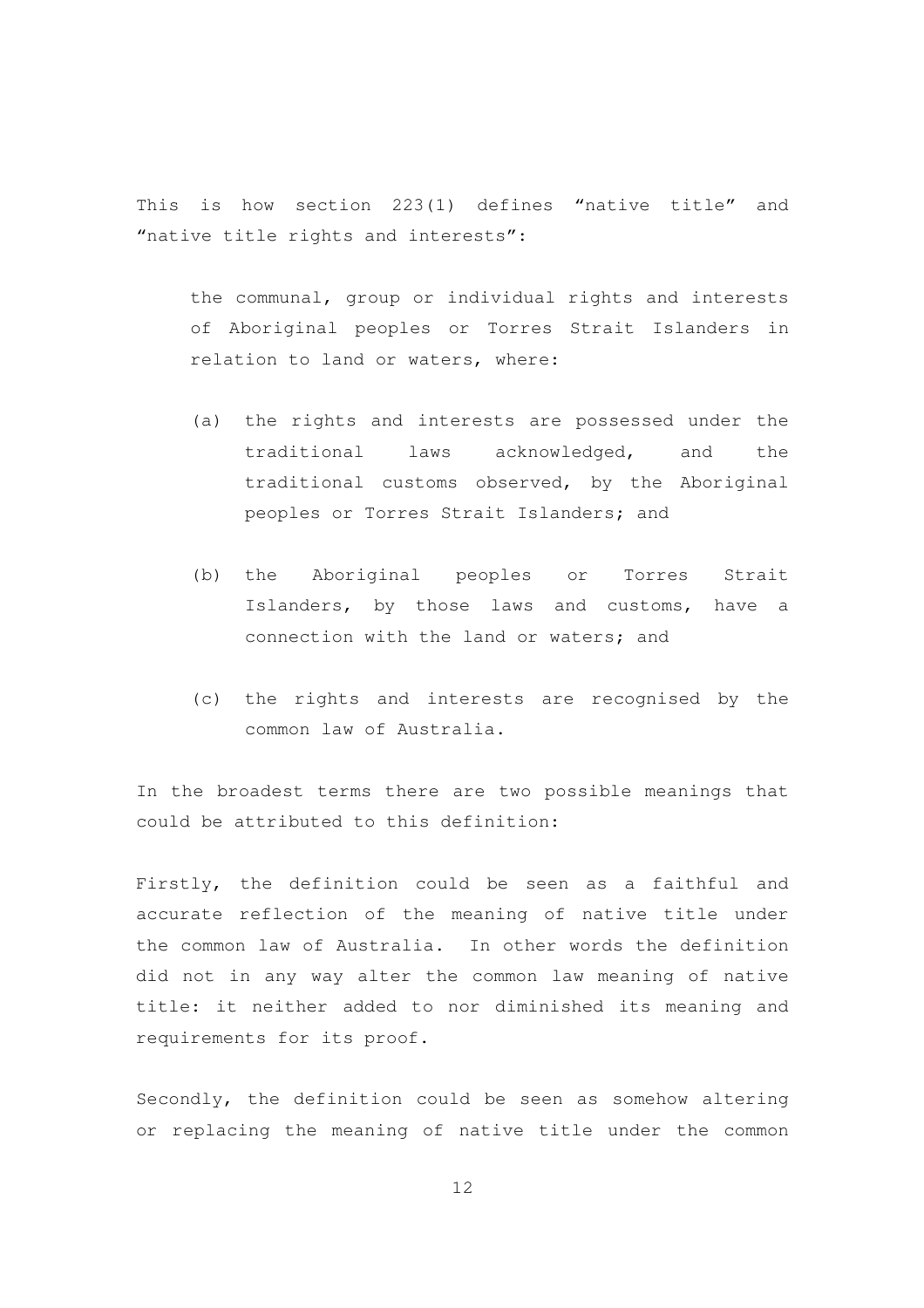law of Australia. In other words the statutory definition either added to or diminished its meaning and requirements for its proof. It either made it easier or harder to prove.

The second possibility – that the statutory definition has somehow altered or replaced whatever meaning it may have had under the common law of Australia – seems to be what the court has decided.

And when I say "court" I mean all of the members of the court including Kirby and Gaudron JJ. All members of the High Court other than McHugh J (to whose judgment I will turn in due course) have interpreted section 223(1) as defining native title to the exclusion of its common law meaning.

But it is not possible that the definition of native title in the statute has changed from its common law meaning because this may involve "just terms" problems under section 51(xxxi) of the Constitution. This is as yet an undeveloped analysis, but it seems to me that if native title has been added to or detracted from by its definition in section 223(1) of the Native Title Act then this would necessarily involve an acquisition of property – either property belonging to the native titleholders if the statutory definition denied them their native title rights that would have existed at common law, or property belonging to the Crown if the statutory definition denied it beneficial title to land where native title would otherwise have been extinguished at common law. The "just terms" provision in section 18 of the Native Title Act is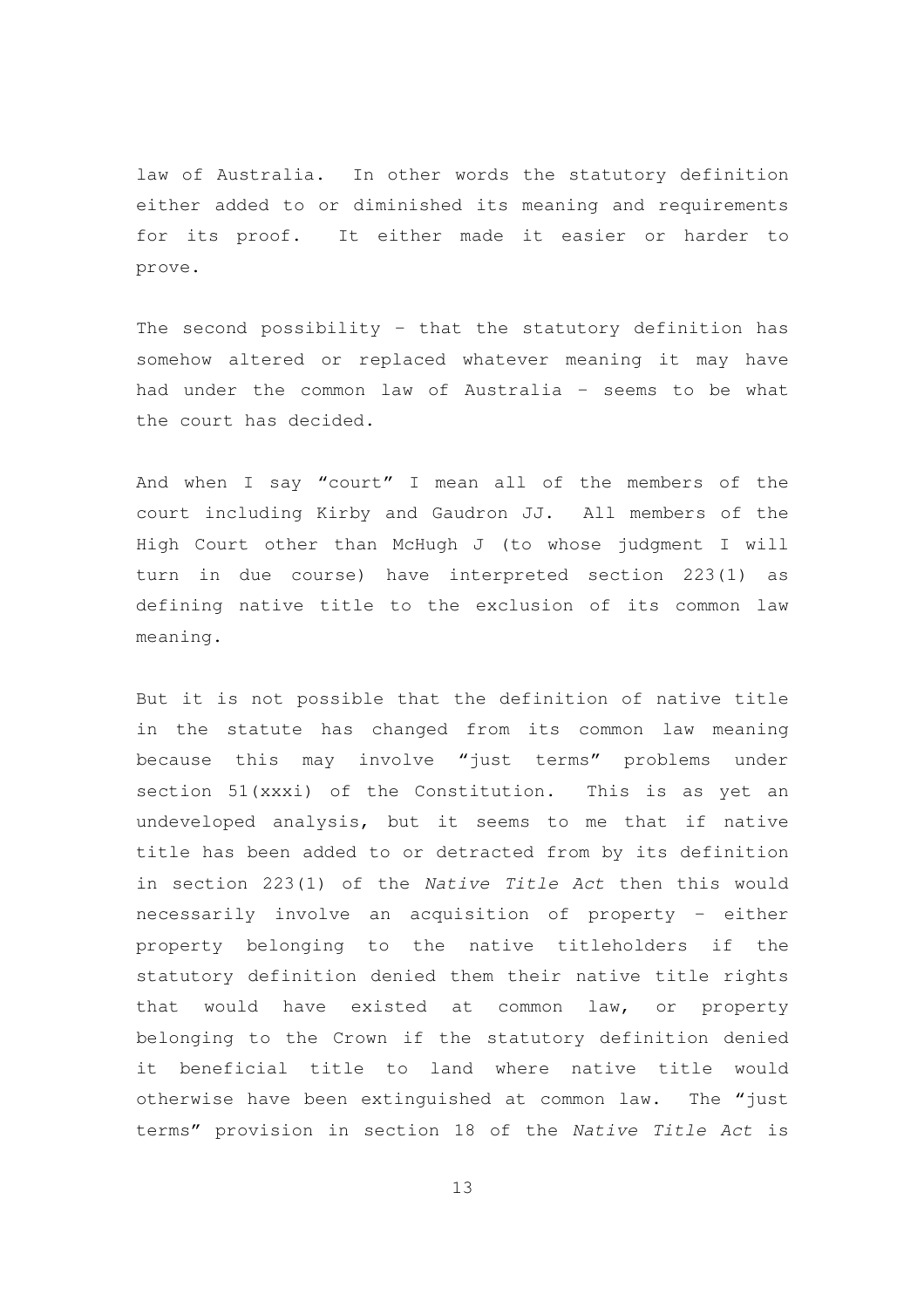not intended to cure this kind of constitutional problem, directed as it is to ensuring just terms for the acquisition of property occasioned by any "past act attributable to the Commonwealth".

But there are even more compelling reasons why the approach of the High Court to its interpretation of section 223(1) is wrong.

The High Court's interpretation is patently at odds with the intention of Parliament, both during the time of the Keating government in  $1993^{11}$  and at the time the Native Title Amendment Act was passed by the Howard government in 1998<sup>12</sup>. Both Parliaments understood that their respective

 $11$  The Explanatory Memorandum to the Native Title Bill 1993, Part A at page 1 stated as follows:

The Commonwealth's major purpose in enacting this legislation is to recognize and protect native title (see clauses 3 and 9). Native title is defined as the rights and interests that are possessed under the traditional laws and customs of Aboriginal peoples and Torres Strait Islanders in land and waters and that are recognized by the common law (clause 208). The Commonwealth has sought to adopt the common law definition. (my underline emphasis)

The Explanatory Memorandum to the Native Title Bill 1993, Part B at p 76 stated as follows:

Subclause (1) of the definition uses terms similar to those used by the High Court of Australia in Mabo in defining native title. This definition is not a codification of the common law.

 $12$  The Explanatory Memorandum to the Native Title Amendment Bill 1997 stated as follows at para 3.7:

The Commonwealth Parliament's major purpose in enacting the NTA was to recognize and protect native title (see sections 3 and 10). The NTA adopted the common law definition of 'native title' as being the rights and interests possessed under the traditional laws and customs of Aboriginal peoples and Torres Strait Islanders in land and waters, and recognized by the common law (section 223). The decision in Mabo (No 2) referred only to native land title, but the NTA did not preclude the possibility that native title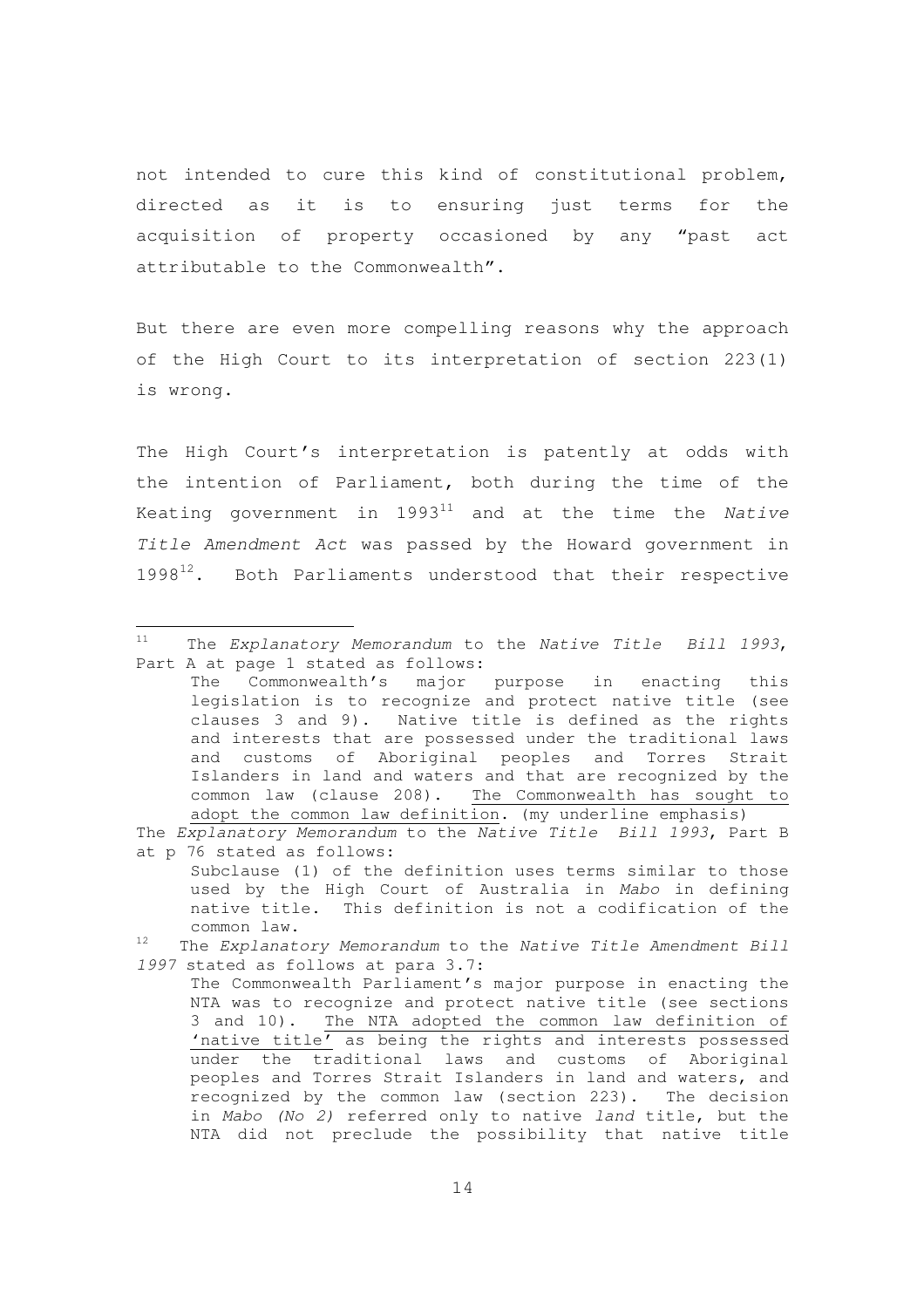laws were preserving the common law rights articulated in the Mabo decision.

McHugh J's short judgment in Yorta Yorta sets out the whole truth and in order to comprehend the travesty of the High Court's misinterpretation, the judgment must be extracted at length:

Given the decisions in  $Yarmirr^{13}$  and Ward, the [position of Gleeson CJ, Gummow and Hayne JJ in their Yorta Yorta judgment] concerning the construction of the Act must be accepted as correct.

However, I remain unconvinced that the construction that this Court has placed on s. 223 accords with what the Parliament intended. In Yarmirr, I cited statements from the Ministers in charge of the Act when it was enacted in 1993 and when it was amended in 1997. They showed that the Parliament believed that, under the Native Title Act, the content of native title would depend on the developing common law. Thus, Senator Evans told the Senate in 1993 $^{14}$ :

"We are not attempting to define with precision the extent and incidence of native title. That will be a matter still for case by case determination through tribunal processes and so

rights and interests may also exist in relation to waters, including offshore waters. This remains an unresolved issue. (my underline emphasis)  $13$  Commonwealth v Yarmirr (2001) 75 ALJR 1582 Australia, Senate, Parliamentary Debates (Hansard), 16 December 1993 at 5097

 $\overline{a}$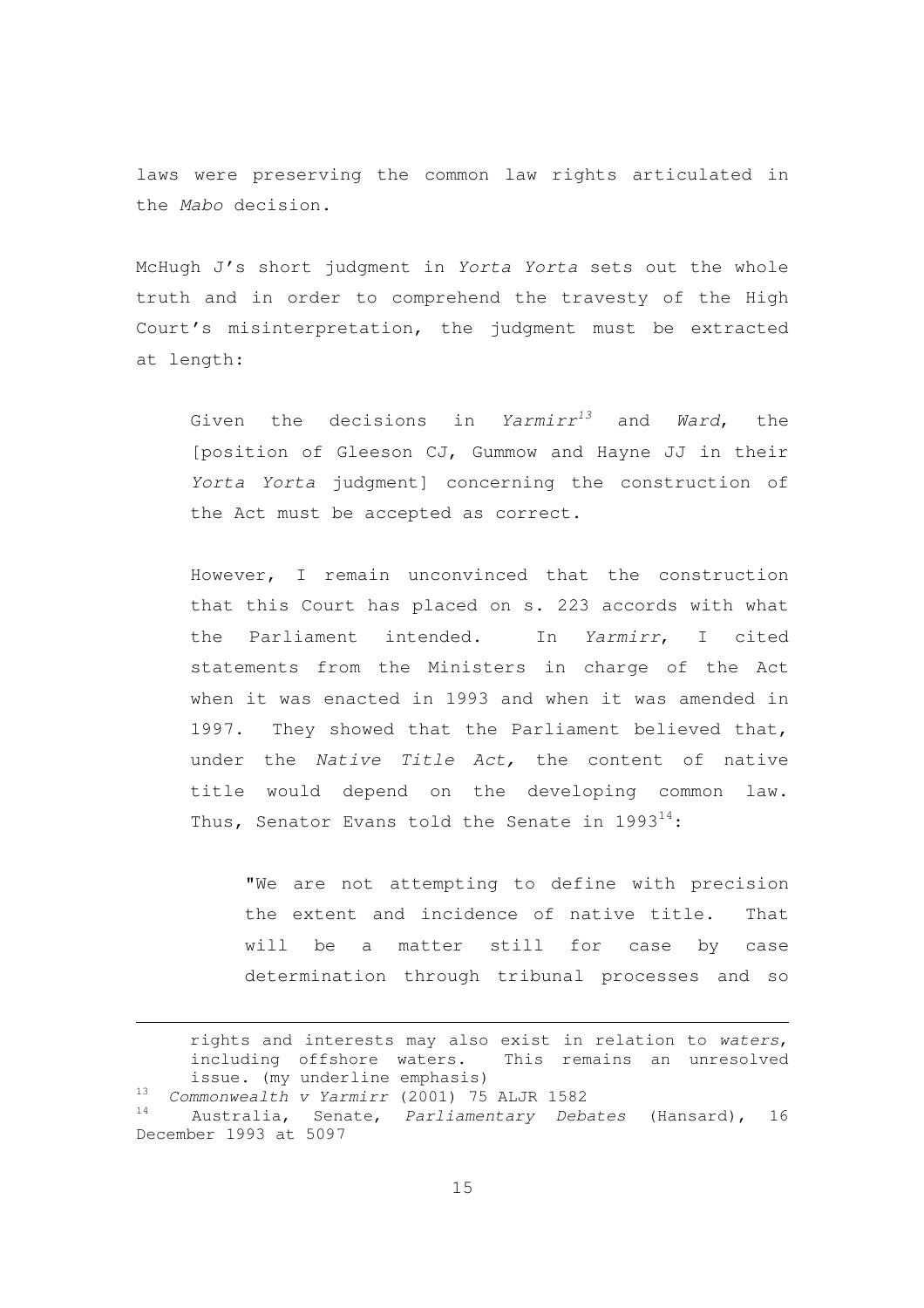on. The crucial element of the common law is the fact that native title as such, as a proprietary right capable of being recognised and enjoyed, and excluding other competing forms of proprietary claim, is recognised as part of the common law of the country." (emphasis added)

Similarly, Senator Minchin told the Senate in  $1997^{15}$ :

"I repeat that our [A]ct preserves the fact of common law; who holds native title, what it consists of, is entirely a matter for the courts of Australia. It is a common law right." (emphasis added)

Section 12 of the Native Title Act 1993 also made it clear that the content of native title under that Act was to be determined in accordance with the developing common law. Section 12 provided:

"Subject to this Act, the common law of Australia in respect of native title has, after 30 June 1993, the force of a law of the Commonwealth."

In Western Australia v The Commonwealth (Native Title Act Case)<sup>16</sup>, however, this Court held that s 12 was invalid. In the Native Title Act Case, six justices of the Court said:

<sup>15</sup> Australia, Senate, Parliamentary Debates (Hansard), 2 December 1997 at 10171 <sup>16</sup> (1995) 183 CLR 373 at 486-487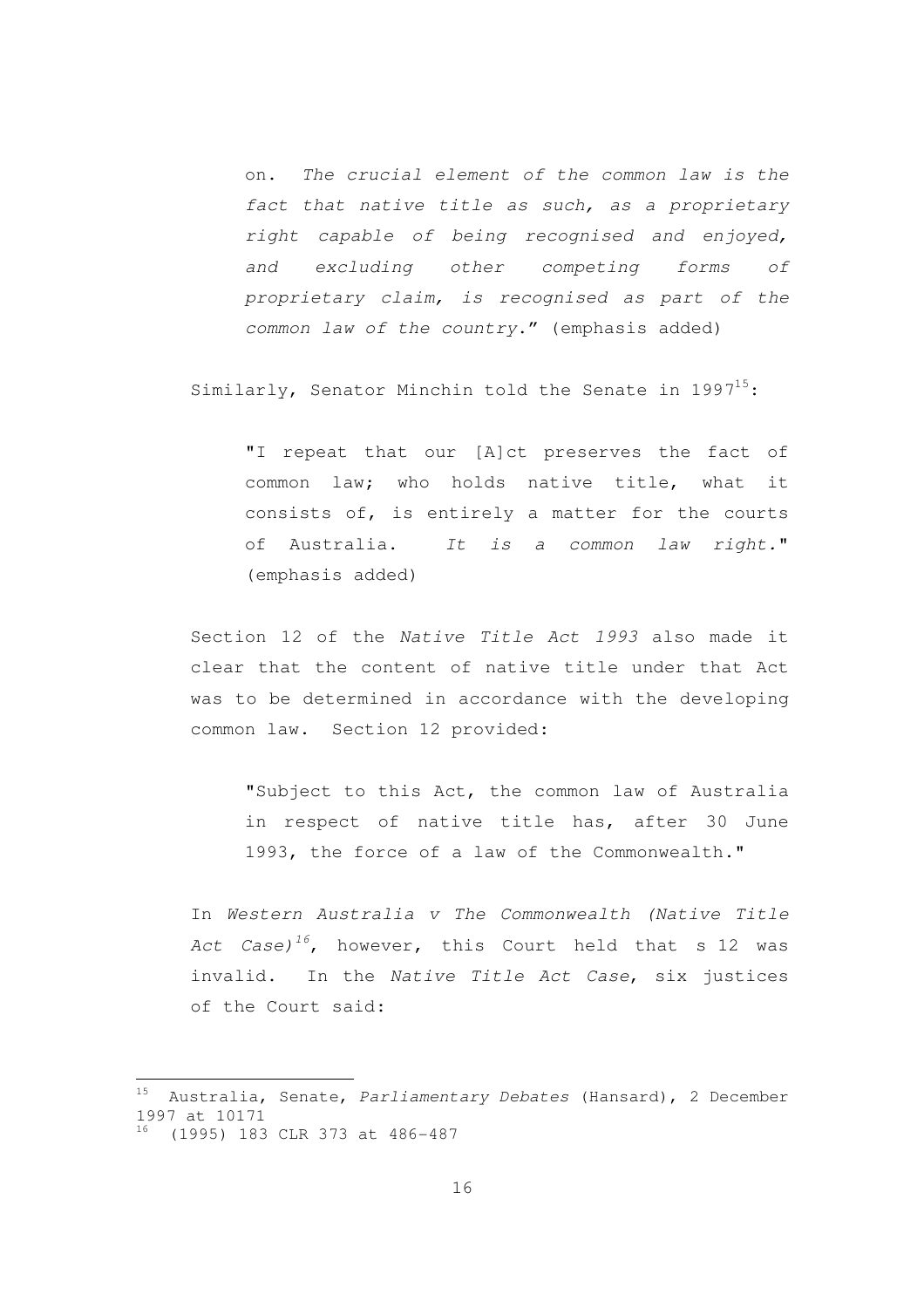"If s. 12 be construed as an attempt to make the common law a law of the Commonwealth, it is invalid either because it purports to confer legislative power on the courts or because the enactment of the common law relating to native title finds no constitutional support in s. 51(xxvi) or (xxiv)."

Section 12 has now been removed from the statute book. But its enactment in the 1993 Act shows that the Parliament intended native title to be determined by the common law principles laid down in Mabo v Queensland  $[No 2]^{17}$ , particularly those formulated by Brennan J in his judgment in that case. When s. 223(1)(c) of the 1993 Act referred to the rights and interests "recognised by the common law of Australia", it was, in my view, referring to the principles expounded by Brennan J in Mabo [No2].

But this Court has now given the concept of "recognition" a narrower scope than I think the Parliament intended, and this Court's interpretation of s. 223 must now be accepted as settling the law. As a result, the majority judges in the Full Court erred when they approached the case in the manner that they did. (my underlined emphasis)

McHugh J's understanding of what section 223(1) meant is my understanding of what was meant. It was Prime Minister Paul Keating's and Senator Gareth Evans' understanding of

<sup>17</sup> (1992) 175 CLR 1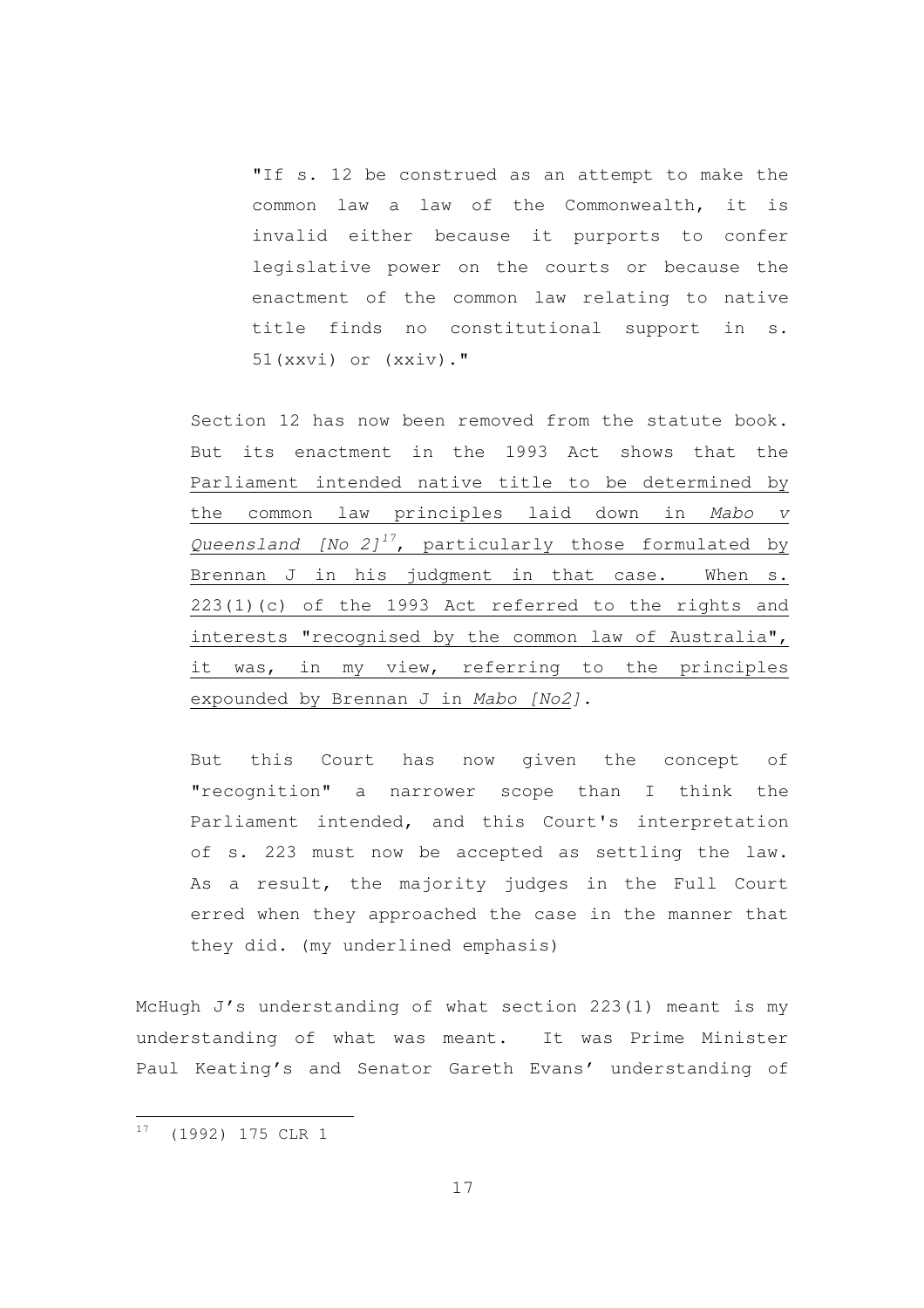what was meant in 1993. It was Prime Minister John Howard's and Senator Nick Minchin's understanding of what was meant in 1998.

Amazingly, despite McHugh J's clear statement that his colleagues had settled upon what was a "narrower" interpretation of section 223 – contrary to Parliament's intention – he capitulated to this narrower interpretation and was prepared to accept it as settled law. This in itself is instructive of the abandonment of indigenous Australians expecting the abiding diligence of the courts. McHugh J was dealing here with a profound question of fundamental property rights of Australian citizens entitled to rigorous application of the rules of law when they bring their claims before the courts for adjudication. It is hard to imagine any other area of law where a judge would so lightly abandon his or her conviction about an interpretation of a statutory provision which is pivotal not just to the instant case, but to all future cases to come before the courts.

Even if McHugh J is prepared to accept this narrow interpretation of the Native Title Act to the detriment of indigenous interests – it can hardly be expected of indigenous Australians that they accept this derogation of their already meagre rights with such equanimity.

**The High Court's misinterpretation of how the common law treats traditional indigenous occupants of land when the Crown acquires sovereignty**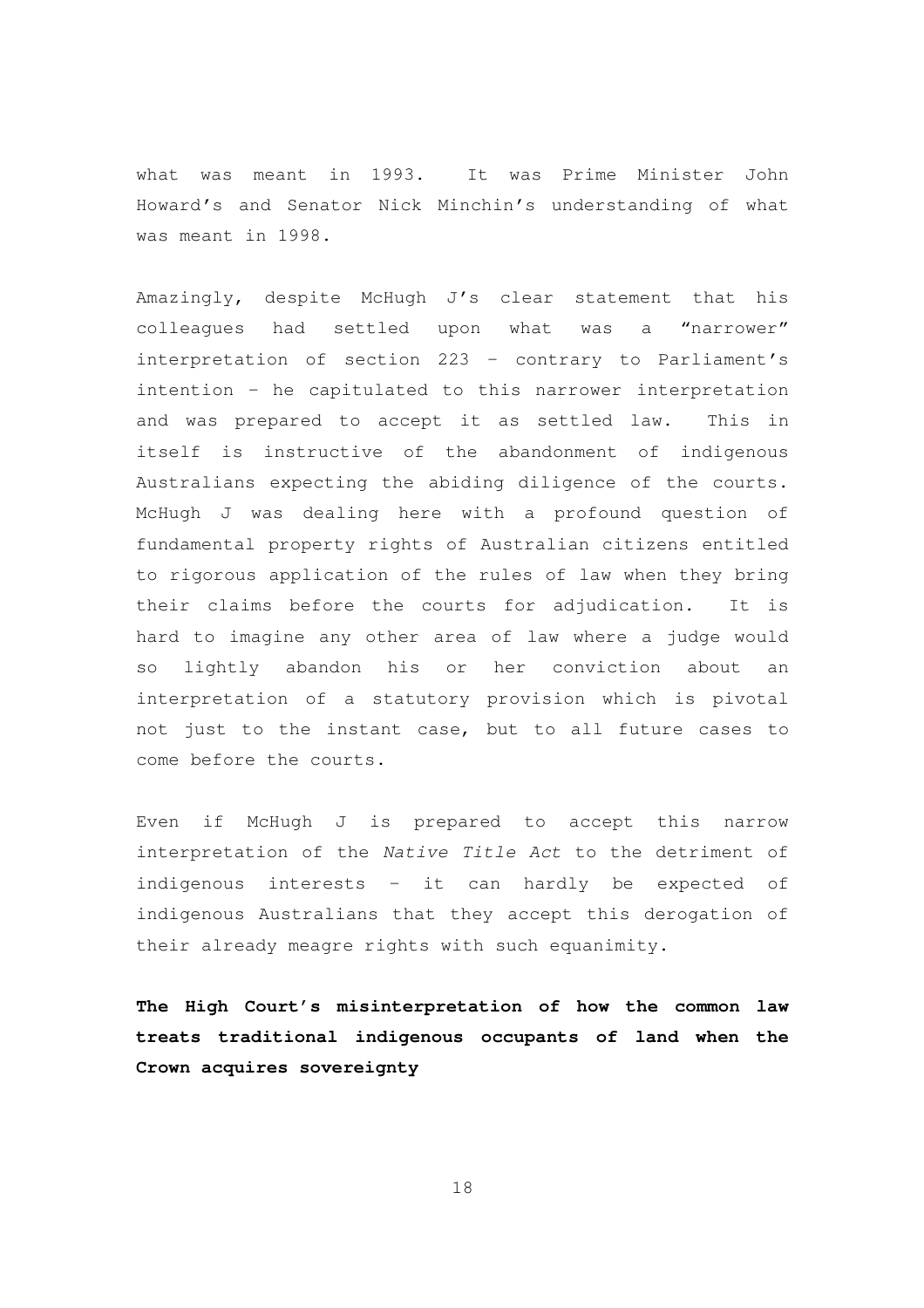At the heart of this whole misconception is our understanding of how the common law treats traditional indigenous occupants of land when the Crown acquires sovereignty over their homelands.

Prior to Mabo (No 2) it was unclear what effect the act of State constituting the acquisition of sovereignty by the Crown would have on the position of indigenous occupants of land made subject to the change in sovereignty.

It is clear that it was open to the Crown to acquire not only the radical title to the territory occupied by indigenous inhabitants, but it could also expropriate the beneficial title to the land and thereby dispossess the indigenous inhabitants of their title. Under the act of State doctrine this expropriation needed to occur at the time of the acquisition of sovereignty. Such an expropriation would have been injusticiable in the municipal courts.

Following annexation however, if the Crown had not expropriated the private title of the indigenous inhabitants, it could not do so subsequently except under authority of legislation. This is because the indigenous peoples would have become British citizens and entitled to the protection of the imported common law which had now become the law of the land. Any seizure of land against the indigenes at some time following annexation would have amounted to the commission of an unlawful act of State on the part of the Crown against its own citizens. This was prohibited by the law and the Crown had no such authority to expropriate land except with legislative authority.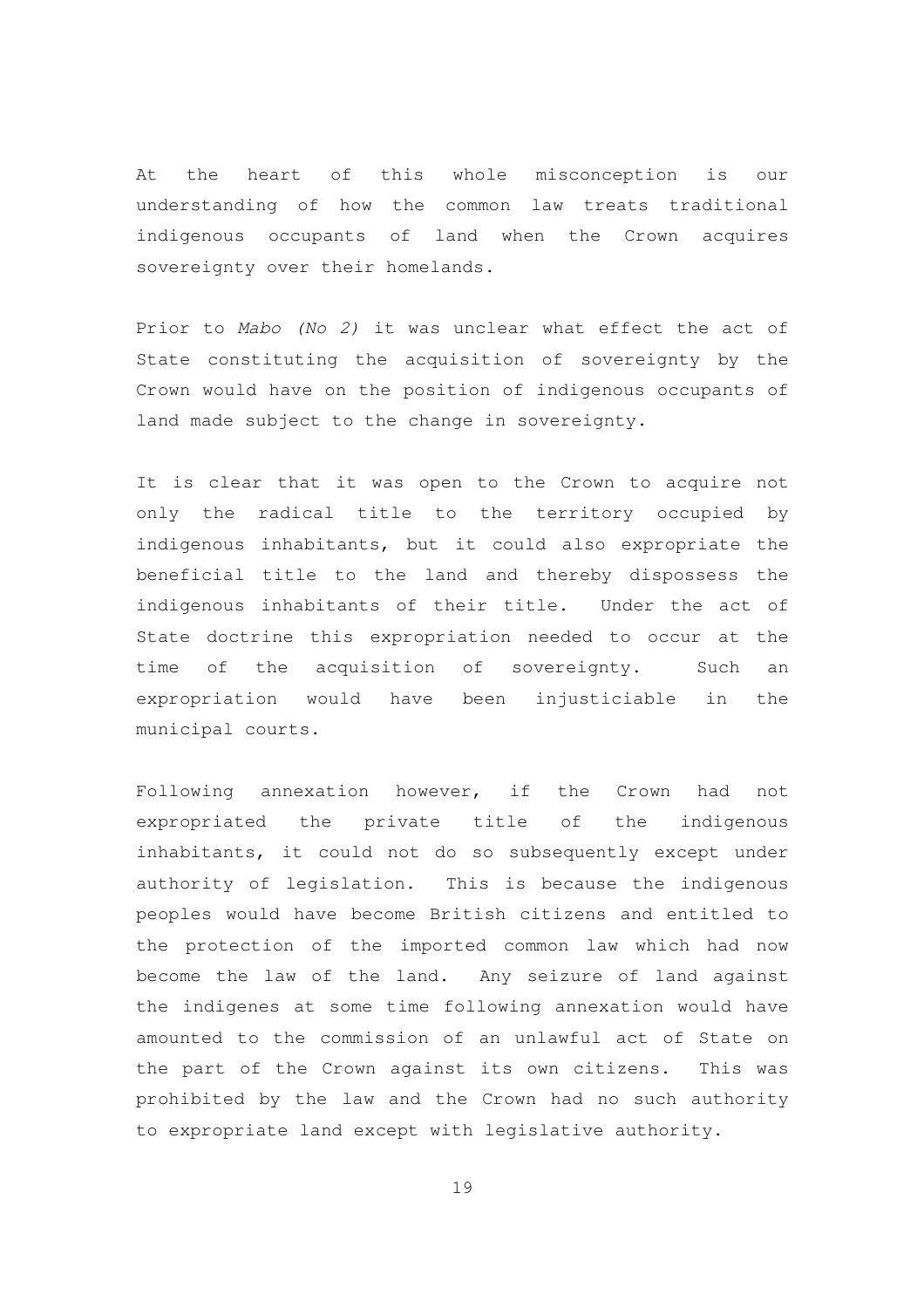This statement of the law concerning acts of State in this context is uncontroversial.

The question that was controversial before Mabo (No 2) was whether the survival of Aboriginal land rights following a change in sovereignty required a positive act of recognition by the Crown of the original indigenous title, or whether there was a presumption of continuity of indigenous title. The authorities preceding Mabo fell into two categories, which the Canadian scholar, Professor Kent McNeil, labeled in his landmark work Common Law Aboriginal Title<sup>18</sup>, as those falling under the "doctrine of recognition"<sup>19</sup> and those falling under the "doctrine of continuity"<sup>20</sup>.

In the absence of any positive act of recognition of indigenous title on the part of the Crown in the settlement of its Australian colonies – if the High Court had followed those cases that fell under the "doctrine of recognition", then the result in Mabo (No 2) would have been that there is no native title in Australia. Instead the High Court ruled, consistently with rulings across the common law world, that those cases falling under the "doctrine of

<sup>&</sup>lt;sup>18</sup> Kent McNeil *Common Law Aboriginal Title* Clarendon Press, Oxford, 1989

<sup>19</sup> Vajesingji Joravarsingji v Sec. Of State for India (1924) LR 51 IA 357, Sec. of State of India v Kamachee Boye Sahaba (1859) 7 Moo. IA 476, Cook v Sprigg [1899] AC 572, Sec. of State for India v Bai Rajbai (1915) LR 42 IA 229

Re Southern Rhodesia [1919] AC 211, Amodu Tijani v Secretary, Southern Nigeria [1921] 2 AC 399, Bakare Ajakaiye v Lieutenant-Governor, Southern Provinces [1929] AC 679, Case of Tanistry (1608) Davis 28, Witrong v Blany ((1674) 3 Keb. 401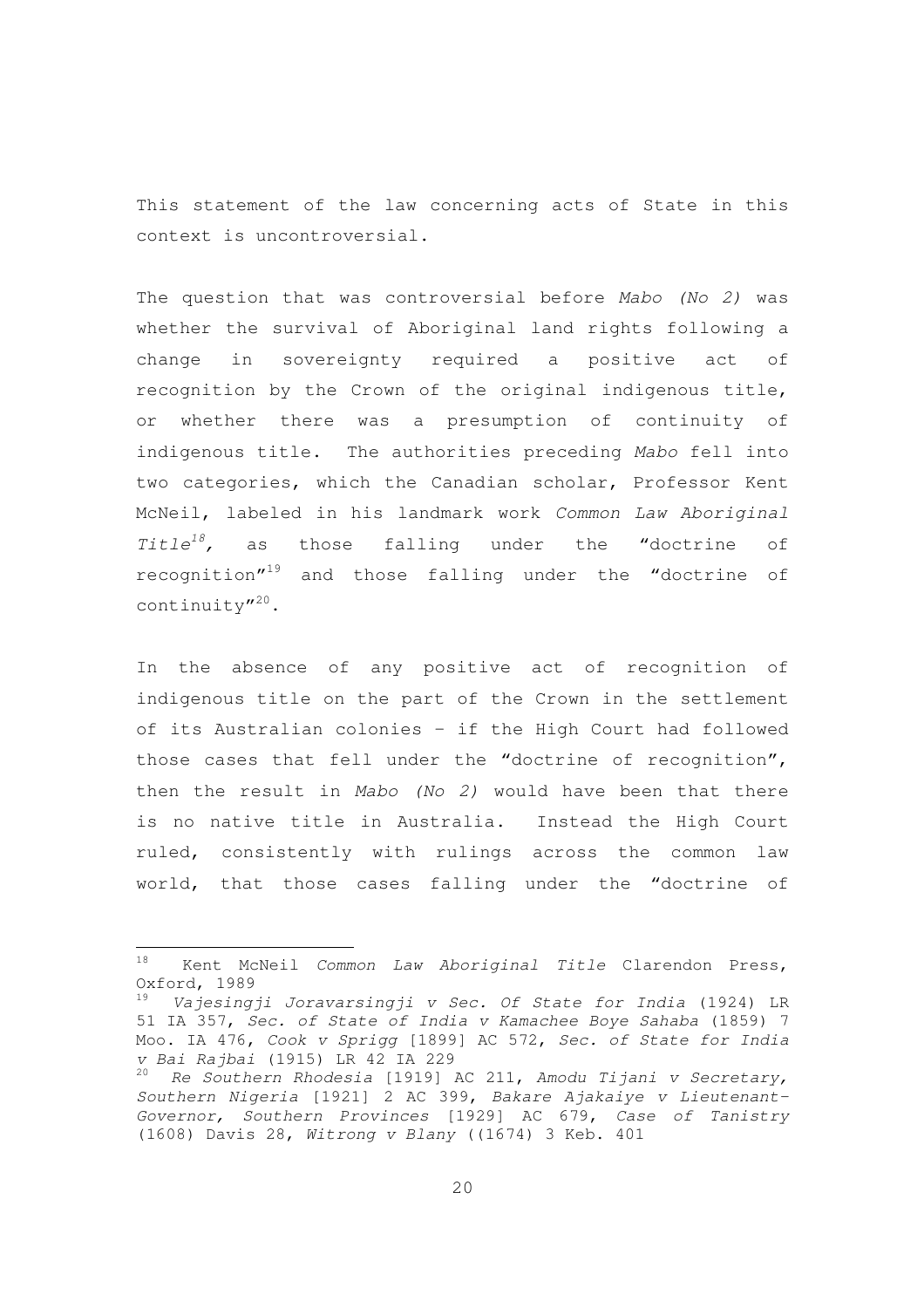continuity" represent the correct position in Australian law.

Again, the correctness of the application of the "doctrine of continuity" is now also uncontroversial. It is settled law in Australia<sup>21</sup> and Canada and all of the leading cases in both of these jurisdictions are founded upon the acceptance of continuity.

But now that we know that the rights of indigenous inhabitants of land at the time of the acquisition of sovereignty, in the absence of any express abrogation, are presumed to continue under the new sovereign and the new legal order, there is a further unresolved question – which the courts have not asked. The question is this: what is it that continues after sovereignty?

Contrary to the simplistic assumptions that have been made by legal academics, practitioners and judges in answer to this question, there are yet extremely important principles to be resolved in answer to the question of 'what continues?' after the change in sovereignty.

There are at least two possible answers to this question. And all of the assumptions that have been made in Australian law answer this question in this first way: it is the rights and interests established by the group's traditional laws and customs which continue after annexation.

 $21$  Mabo (No 2) Toohey J, p.182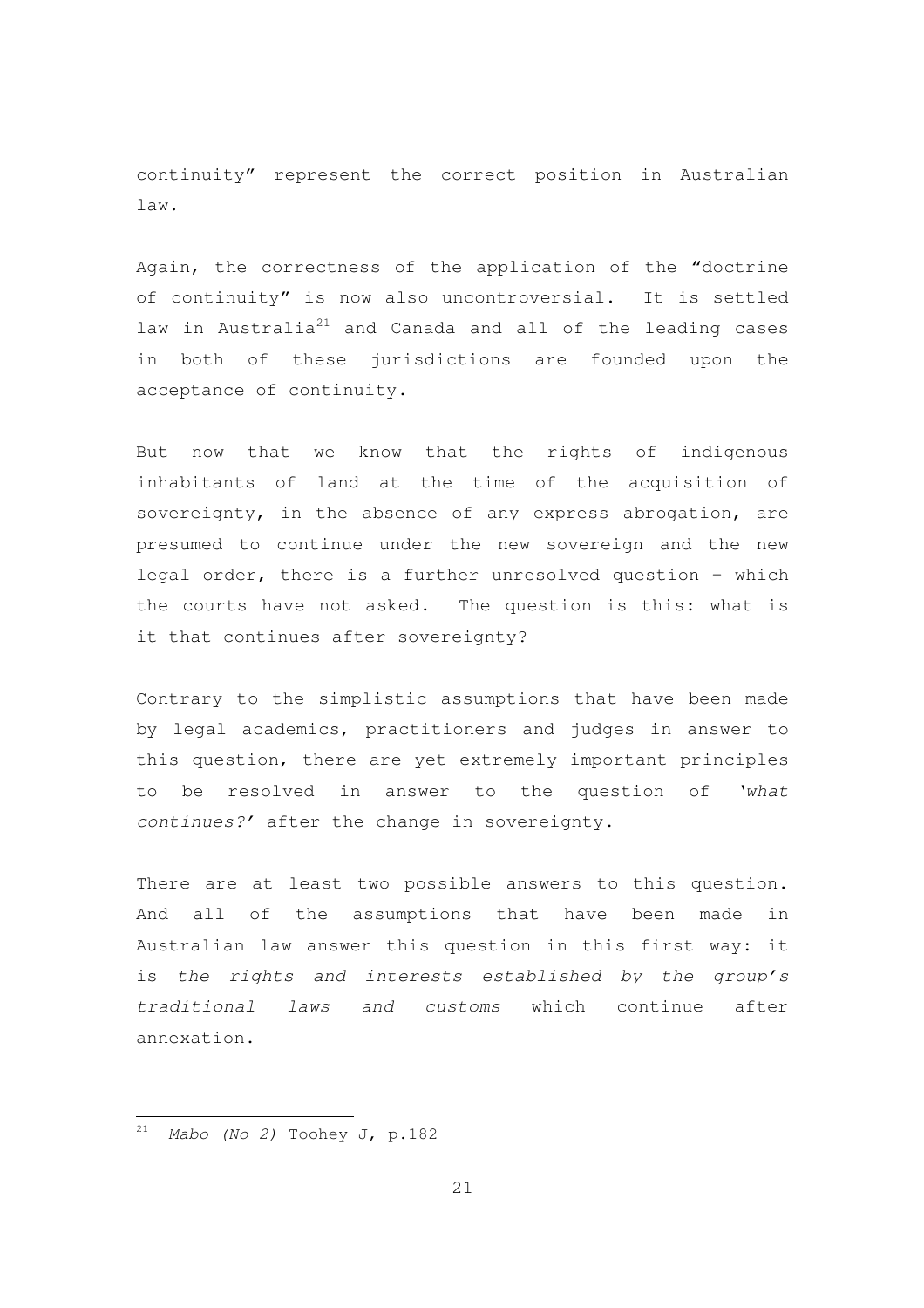But there is another, more subtle and correct way of answering the question: it is the right to occupy and possess the land under the group's traditional laws and customs that continues after annexation.

It is the occupation of land under authority of, and in accordance with, an indigenous community's traditional laws and customs, that continues after annexation.

It is the fact of occupation that excites recognition and protection by the common law. Possession is the conclusion of  $law^{22}$  that follows from the fact of occupation.

It is not the rights and interests established by reference to idiosyncratic traditional laws and customs that are afforded recognition by the common law, that is the foundation of the communal native title of the indigenous community. It is occupation of land that the common recognises and protects in the first instance.

The idiosyncratic laws and customs of the community are only relevant in the following ways:

- these laws and customs identify entitlement (that is, which indigenous people are entitled to the right to occupation of the land and the descent of this entitlement through the generations)
- these laws and customs identify the territory to which the indigenous people are entitled, and

<sup>&</sup>lt;sup>22</sup> Mabo (No 2) per Toohey J, p.207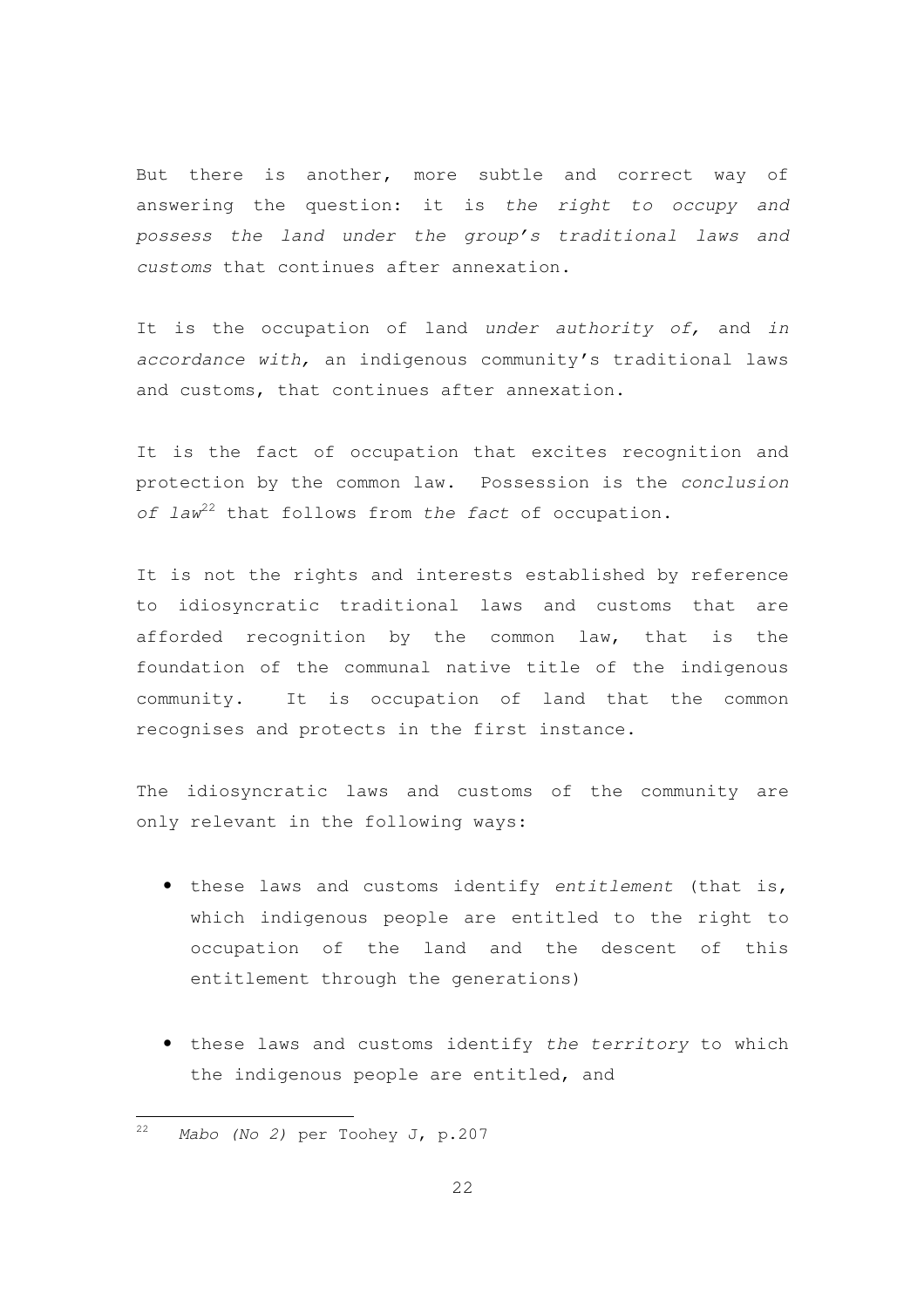• these laws and customs identify the internal allocation of rights, interests and responsibilities amongst members of the indigenous community – and they regulate how members of the community exercise the rights, interests and responsibilities within the communal possession

But the point is this: the communal native title of the indigenous community is founded upon their occupation of land. This is what Toohey J meant when he said in Mabo (No 2) that  $2^3$ :

"It is presence amounting to occupancy which is the foundation of the title and which attracts protection, and it is that which must be proved to establish title…Thus traditional title is rooted in physical presence."<sup>24</sup>

 $\frac{23}{24}$  p. 186

Given that this reference to "physical presence" has been often misquoted and misrepresented, it should be made clear that Toohey J is here talking about physical presence on land at the time of annexation, not necessarily at any time afterwards or in the present. The important issue is that it is because an indigenous community is in physical occupation of land at the time of annexation – when the common law arrives – that the common law recognises their communal native title. In the words of Lamer CJC in Delgamuukw v British Columbia ("Delgamuukw") (1997) 153DLR(\$th)192 at para 145) , it is at the time of annexation that the native title "crystallized":

<sup>&</sup>quot;…aboriginal title arises out of prior occupation of the land by aboriginal peoples and out of the relationship between the common law and pre-existing systems of aboriginal law. Aboriginal title is a burden on the Crown's underlying title. However, the Crown did not gain this title until it asserted sovereignty over the land in question. Because it does not make sense to speak of a burden on the underlying title before that title existed,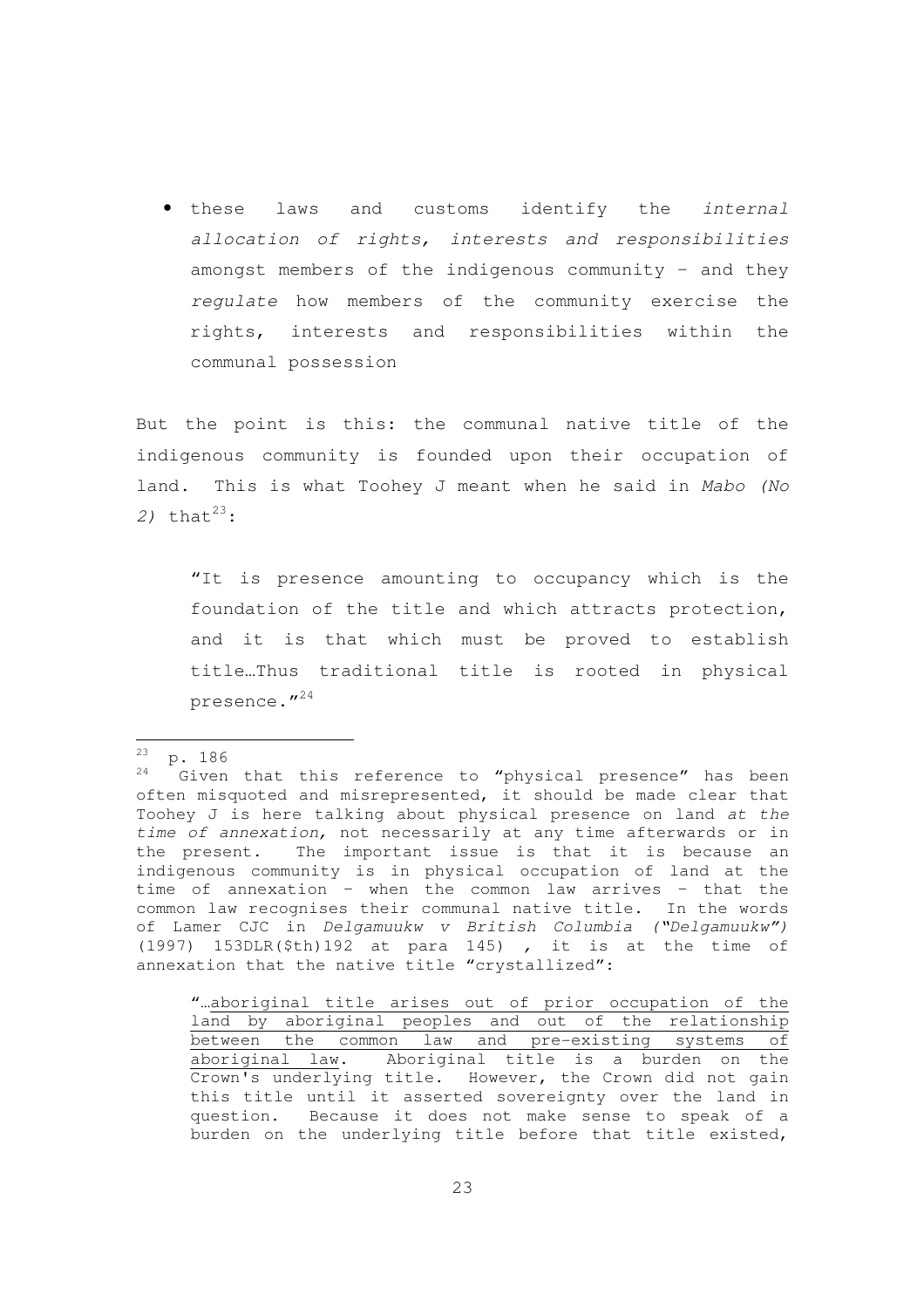Now is not the time to expand on the implications of my argument that it is the entitlement to occupy the land that continues after sovereignty, not the rights and interests that are established by reference to particular traditional laws and customs.

It is enough to say in this context that the High Court made an assumption about "what continues" following annexation without any consideration that the answer may not be as straightforward as assumed. They proceeded with

 $\overline{a}$ 

aboriginal title crystallized at the time sovereignty was asserted. Second, aboriginal title does not raise the problem of distinguishing between distinctive, integral aboriginal practices, customs and traditions and those influenced or introduced by European contact. Under common law, the act of occupation or possession is sufficient to ground aboriginal title and it is not necessary to prove that the land was a distinctive or integral part of the aboriginal society before the arrival of Europeans…" (my underlined emphasis)

Whether physical presence is required to prove continuity of title after annexation and in the context of a contemporary claim, is entirely another question (which will not be dealt with here). The point about the title 'crystallizing' at the time of annexation is very important, because it underlines the fact that a title comes into existence at this time. It is no longer an Aboriginal law title. It is a title constituting the recognition by the common law of the fact of occupation of land by an indigenous community under authority of and in accordance with their traditional laws and customs. This recognition is essentially a conclusion of law based upon the fact of occupation of land under traditional law and custom. The conclusion of the common law is that the indigenous occupation gives rise to a presumption of possession. This is why the courts have often referred to a "presumptive" native title: see Deane and Gaudron JJ in Mabo (No 2) at paras 31, 36, 38, 42 ("…the doctrine of presumptive common law native title, which has long been recognized by the common law, is applicable to a settled British Colony.") and 69. The presumption is a legal presumption founded on the fact that people are in occupation of land when the Crown acquires sovereignty and makes these people subject to its sovereignty – and entitled to recognition under the common law.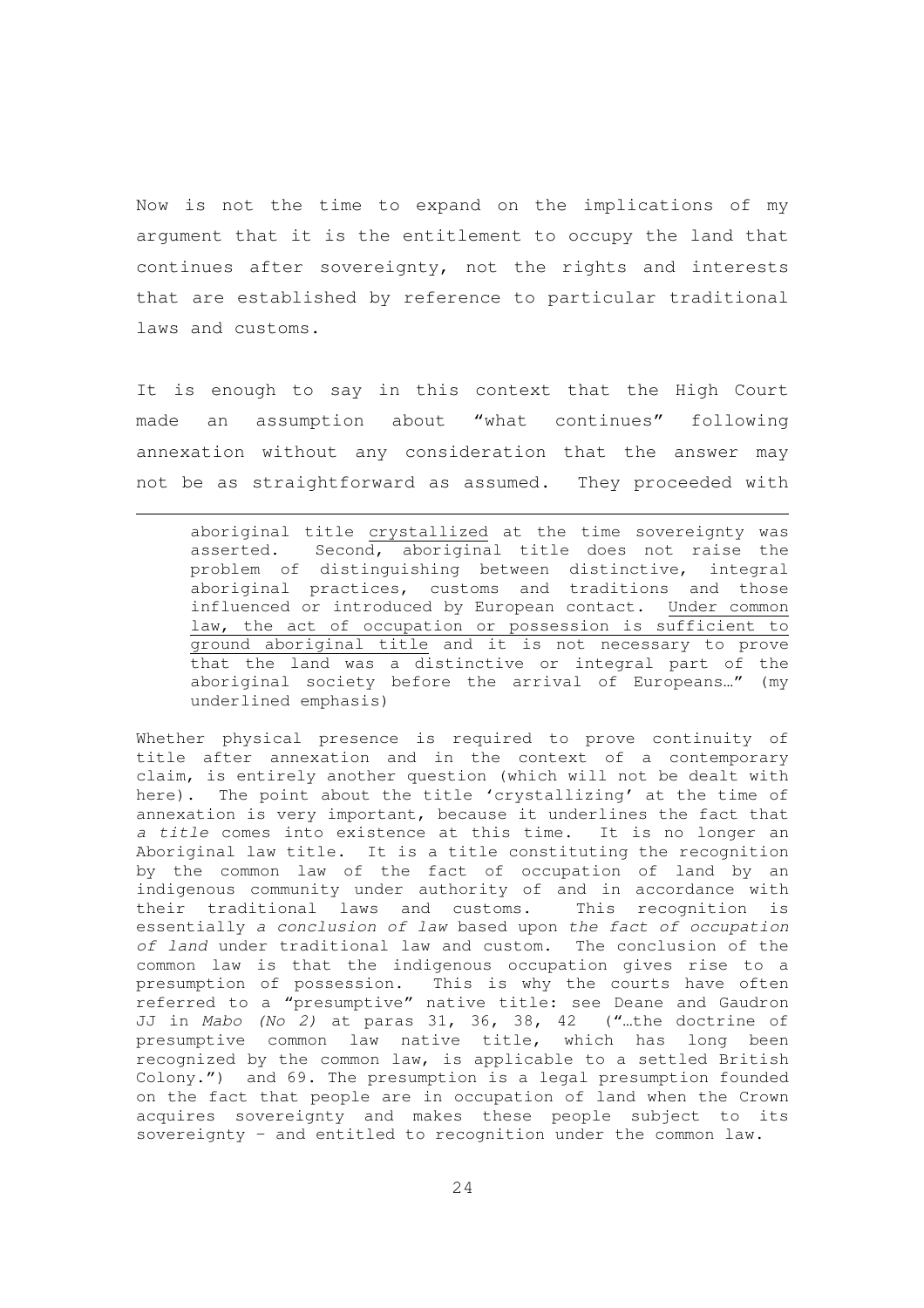their assumption without grappling with the host of Canadian authorities which emphasise occupation at the time of sovereignty as the foundation of native title – not the least the leading case of Delgamuukw<sup>25</sup>, brought down by the Supreme Court of Canada in 1997. They proceeded with their assumption without grappling with what our own court has said in Mabo (No 2) about the role that occupation plays in the foundation of native title.

When you approach the question of what continues after annexation by answering the rights and interests established by traditional law and custom – rather than by answering that it is the right to occupy land by authority of, and in accordance with, one's traditional laws and customs – this has profound implications for the way in which one conceptualises native title and ultimately, how one deals with its proof. This is why the High Court's error in relation to this issue was so prejudicial to the way in which they understood and approached the Yorta Yorta appeal.

Let me now turn to the third problem that really summarises the first two problems:

**The High Court's disavowal of native title as a doctrine or body of law within the common law – meant that it failed to judge the Yorta Yorta people's claim in accordance with this body of law** 

<sup>25</sup> supra note 24 above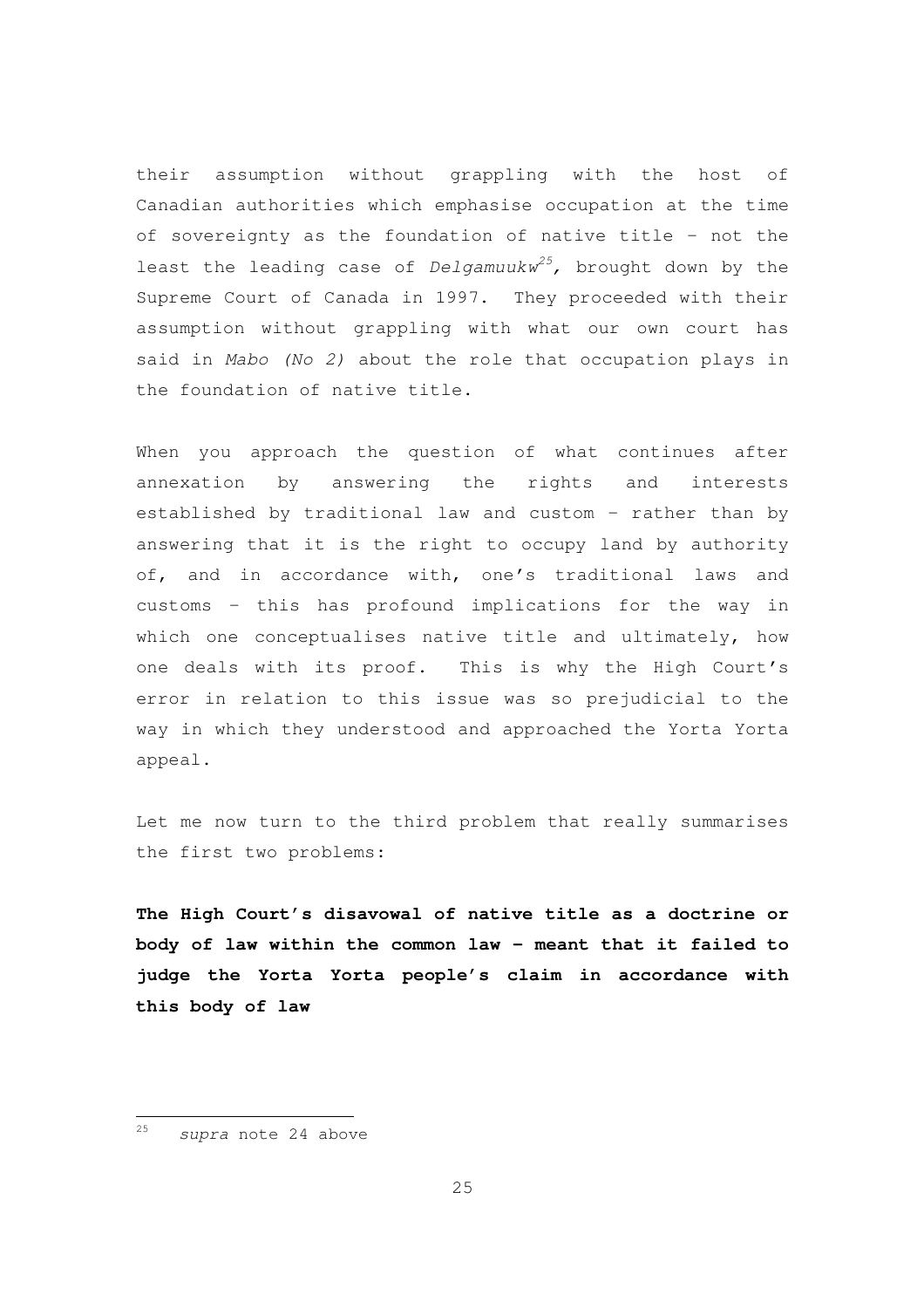Let me illustrate the main point I am making about how the High Court is treating native title. The judgments in both Mirriuwung Gajerrong and Yorta Yorta run to hundreds of pages. And all of these pages of discussion concern statutory interpretation – rather than any discussion of cases. Astoundingly there is absolutely no reference whatsoever to the Supreme Court of Canada's 1997 decision in Delgamuukw. This is the leading Canadian case in native title – their equivalent of Mabo (No 2) which was substantially informed by the Australian High Court's decision. And the only reference in Mirriuwung Gajerrong to Delgamuukw is a reference to Lambert J's decision in the British Columbia Court of Appeal.

Despite the fact that in Delgamuukw Lamer CJ discussed the very issues concerning the concept and proof of native title which were at fundamental issue in these Australian cases – there was no reference to the emerging Canadian law. There was no reference to any other cases either. Mabo (No 2) itself is not discussed and only mentioned for historical and contextual purposes.

There is no discussion of important questions that have hitherto been unresolved and uncertain in the common law of Australia and Canada – many of them still under development – by reference to cases. Meanings are attributed to key concepts such as "continuity", "connection", "tradition", "suspension", "extinguishment", "expiry", and so on – without any reference to caselaw. These important concepts are treated as part of a statutory interpretation exercise, in an area of statutory interpretation that is conveniently without precedent.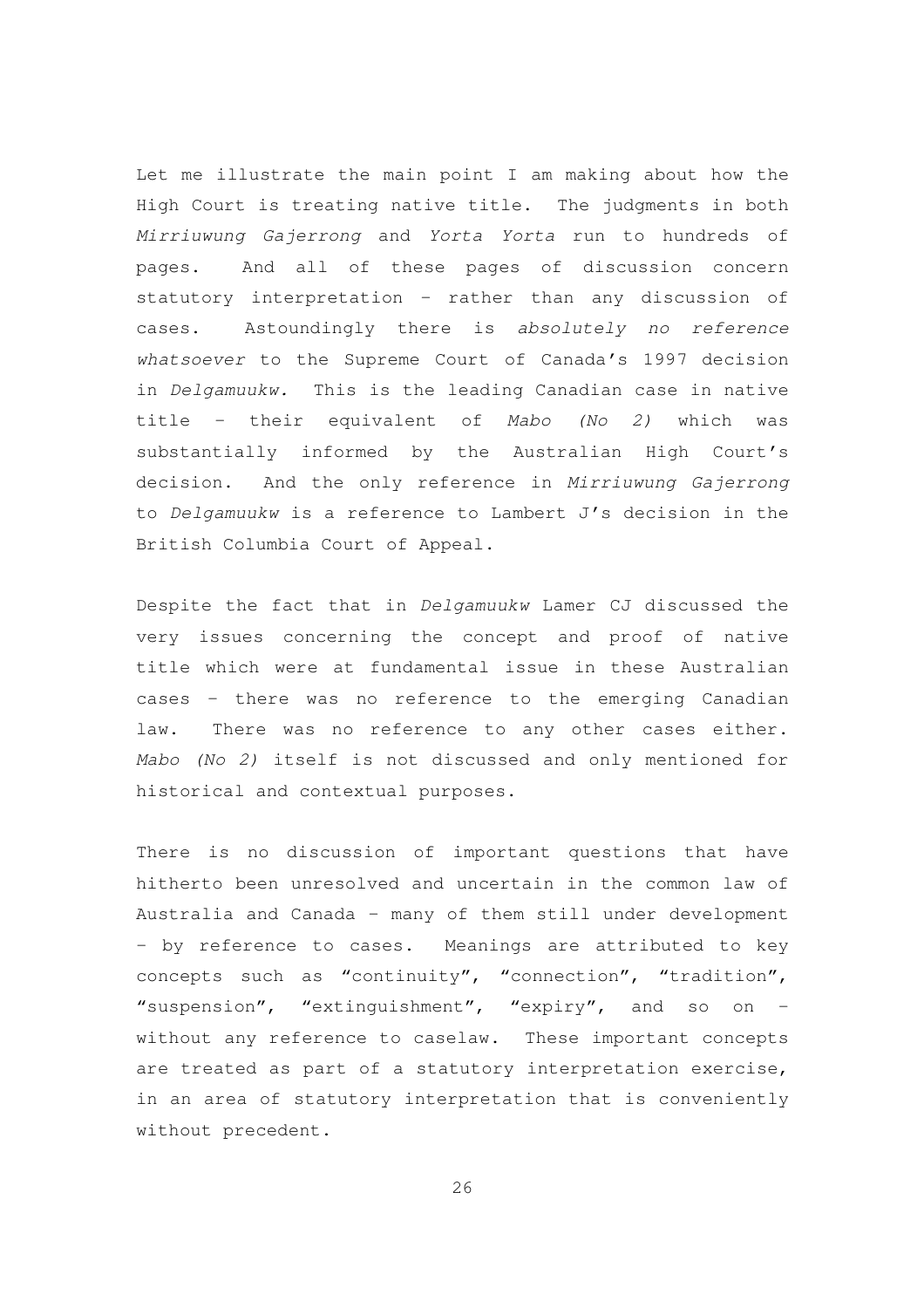This is what is happening: the High Court has decided is that it will draw a line between the Australian law on native title after the enactment of the Native Title Act and the body of North American and British colonial caselaw which has dealt with native title over the past two centuries, and which informed and underpinned the decision in Mabo (No 2).

This caselaw, upon which Brennan J and other members of the court drew in their judgments in Mabo (No 2) concerning colonies in the subcontinent and West Africa, the United States and Canada – as well as cases concerning Wales and Ireland – has been conveniently disposed of. Rather than developing the fledgling Australian law by grappling with this considerable body of law, with which - as Mabo (No 2) showed – there are more areas of common principle than there are differences, the High Court has taken the easy road of interpreting and developing native title under the rubric of statutory interpretation.

By treating native title as defined by section 223(1) of the Native Title Act the High Court is ruling on important questions and principles on the basis of bare assertion, rather than through what McLachlin J of the Supreme Court of Canada called "the time-honoured methodology of the common law" whereby cases are ruled upon according to the established and developing precedents.<sup>26</sup>

 $26$  R v Van der Peet (1996) 137 DLR (4th) 289 at 377 quoted with approval by Gummow J in Yanner at 478.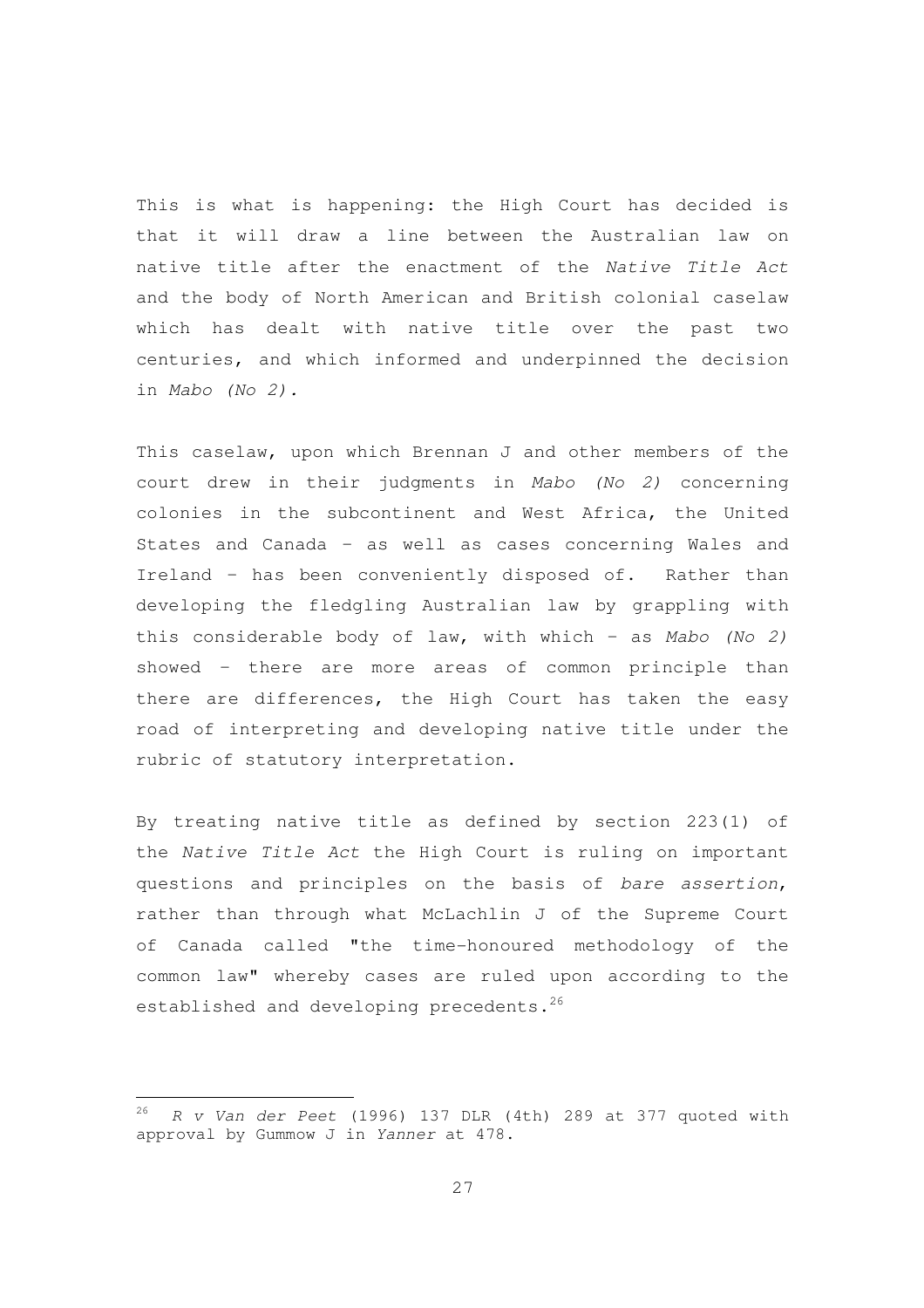Despite Kirby and Gaudron JJ's dissent in Yorta Yorta, it was too late for them to accord justice to indigenous people. Indeed they had been party to poor judgments on native title – particularly in relation to the misinterpretation of section 223(1) – in earlier judgments. Probably the worst example of judicial dereliction on the part of Kirby J is his decision in Fejo where he had basically legitimised the High Court's abandonment of the body of common law of native title, when the relevance of caselaw in North America and in other former colonies of the Crown was the subject of a specious and overgeneralised dismissal $^{27}\colon$ 

…care must be exercised in the use of judicial authorities of other former colonies and territories of the Crown because of the peculiarities which exist in each of them arising out of historical and constitutional developments, the organisation of the indigenous peoples concerned and applicable geographical or social considerations…

This was just patently a reflection of the reluctance of the Australian court to contend with principles in the native title law of these other jurisdictions which challenged the simplistic way in which they preferred to dispose of native title in our country. Rather than grappling with this caselaw from overseas and setting out rigorous arguments for distinguishing Australian law from these precedents – it was easier to dismiss their relevance through sweeping generalisations. Indeed the reasons

 $27$  para 101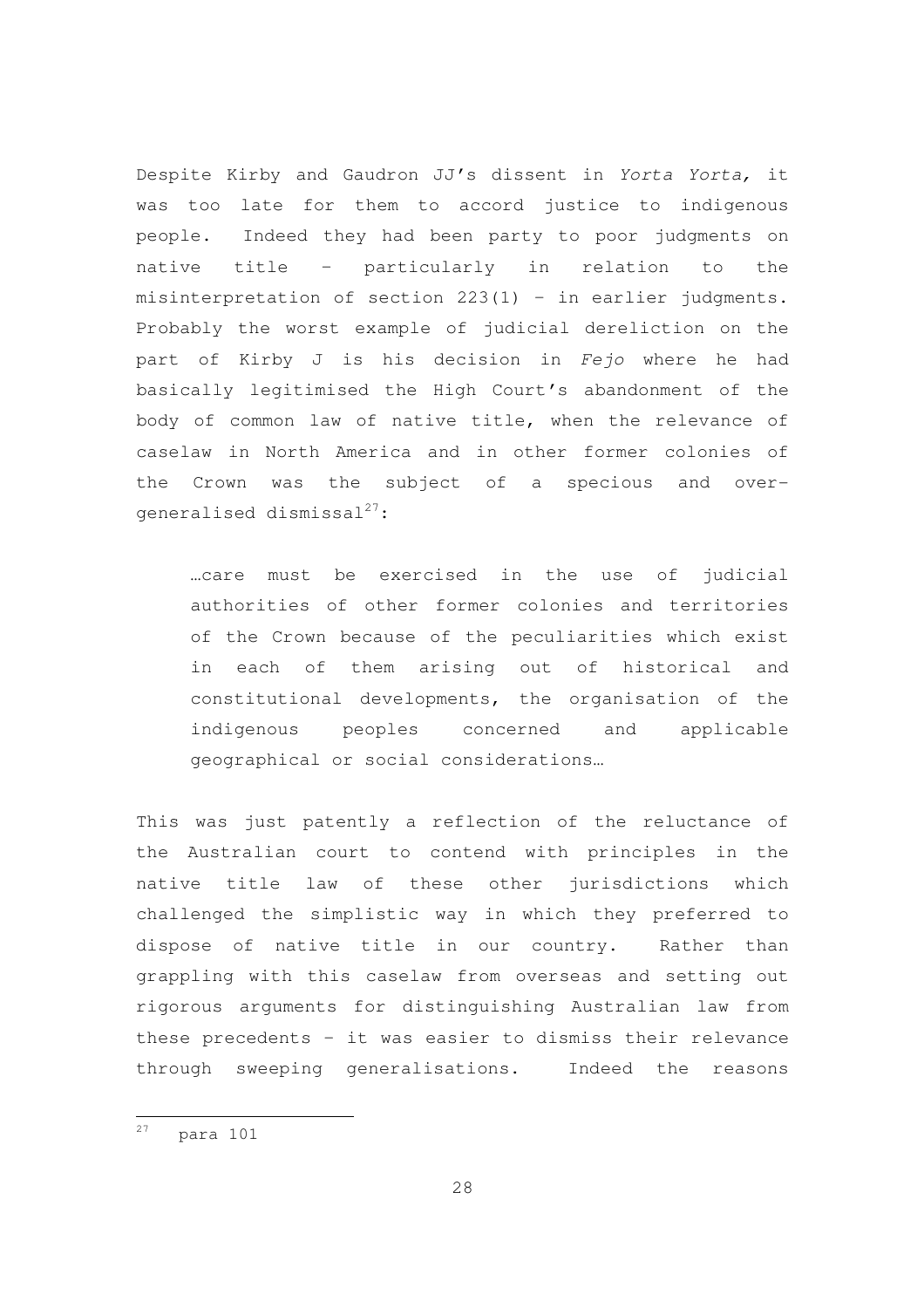advanced by Kirby J for taking care in relation to the use of overseas authorities could be used to dismiss the applicability of overseas precedents in relation to any other area of law.

Earlier I quoted a passage from the judgment of Gleeson CJ and Gummow and Hayne JJ where they dismissed the view that there were "common law requirements" or "common law elements" to the establishment and proof of native title, concluding that "[i]t is, therefore, wrong to read par. (c) of the definition of native title as requiring reference to any such body of common law, for there is none to which reference could be made."

This is a completely unfortunate argument, it would be scholastic if it were not so patently disingenuous. Yes native title is not an institution of the common law, it is a title recognised by the common  $law^{28}$ . Yes, native title is not a common law title in the sense that say a fee simple is.

But there is a body of common law which discusses the recognition, proof, content and extinguishment of native title – and this body of law is very considerable and it has been developed in numerous decisions of the Privy Council, the United States Supreme Court, the Supreme Court of Canada and in courts throughout the common law world. It is to this body of law which paragraph (c) of section

 $28$  Mabo (No 2) per Brennan J at para 65: "Native title, though recognized by the common law, is not an institution of the common law and is not alienable by the common law" and at para 68: "…native title, being recognized by the common law (though not as a common law tenure)…".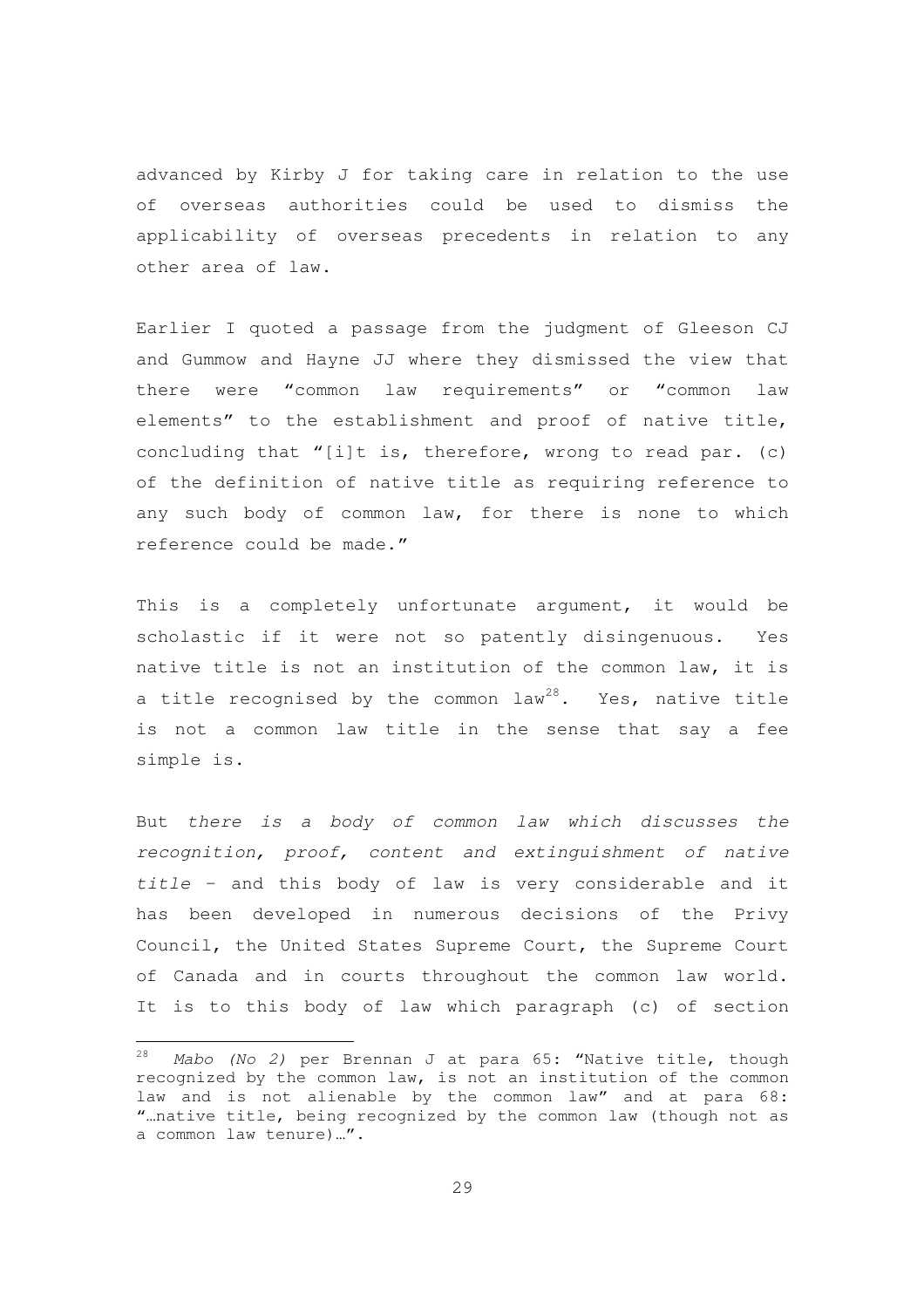223(1) of the Native Title Act – if it had been properly interpreted – is directed. It is this body of law of which Mabo (No 2) forms the cornerstone of the Australian law on native title. So it is a nonsense for the High Court to disavow the existence of this body of law which deals with the recognition, proof, enforcement and extinguishment of native title.

## **Conclusion**

I wish to make two points in the conclusion to my address here this evening.

Firstly, it is to assert that the Yorta Yorta Aboriginal Community's claim for the recognition of their remnant native title to their homelands was not dealt with according to law. Their claim was considered and rejected according to the definition of native title set out in section 223(1) of the Native Title Act. It was not considered in accordance with the common law of Australia.

The Yorta Yorta went to the courts to claim their rights under common law. They went to claim rights emanating from the same source as that of the Meriam People of the Murray Islands who had successfully established their title in Mabo (No 2).

Instead their claim was considered under the terms of a statutory definition – interpreted in a way that Parliament never intended. In my view, the claim of the Yorta Yorta under the common law of Australia and under the terms of